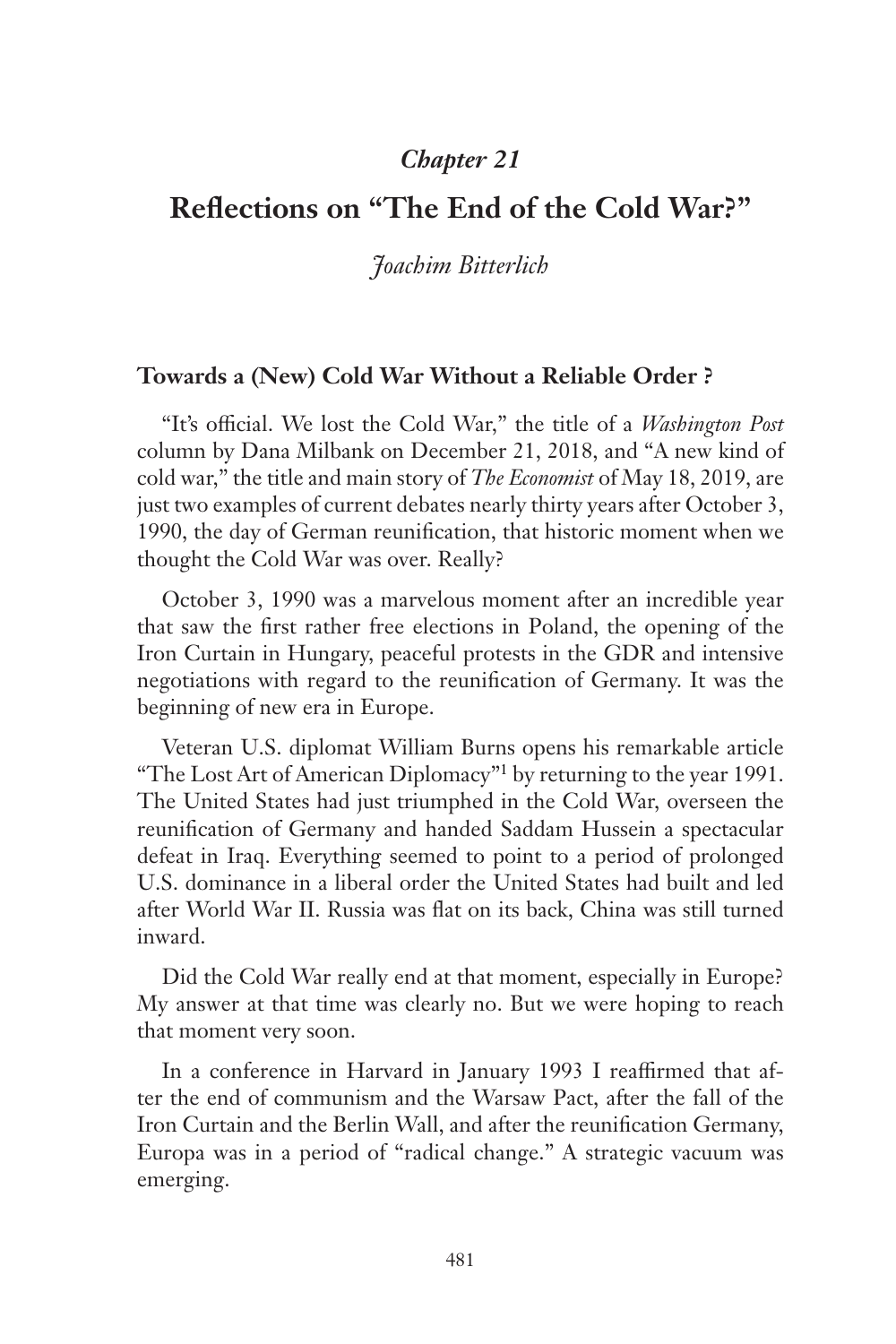After 40 years in which Europe was bound together by the East-West-conflict, we had entered into a new strategic situation that I summarized as follows: "the postwar period meant threat but hardly risks, while the post-postwar period means great risks, but less direct threats." I spoke about "uncertainty"and the need for "control" and "step-by-step-adaptation." Some observers were even calling it "the new world disorder."2

We had entered into a period of transition characterized by growing volatility, uncertainty and complexity. It was a period marked by both foreseeable and unexpected crises and conflicts, by a tendency towards greater use of power —and by an accumulation of erroneous assumptions due to lack of strategy and a limited number of responsible forward-looking actors.

Today, nearly thirty years later, the situation is perhaps even more difficult and even less predictable. We may characterize current developments again as a sort of new Cold War, partly between the classical actors, partly with new ones, and partly because many have lost the capability for strategic thinking and acting.

In May 2019 I spent some days engaged in intensive talks in Moscow. Russian and European participants in an off-the-record meeting spoke openly about the return of Cold War mentalities. The cover story of *The Economist* that same week, assessing U.S.-Chinese relations, was entitled "A new kind of Cold War."3

Today we are very far away from a reliable "world order." It is more a certain disorder offering risks and dangers that are potentially more dangerous than during the period of the Cold War.<sup>4</sup> Geopolitics are suddenly back on the agenda.

After retiring as France's Permanent Representative to the United Nations in June 2019, Ambassador François Delattre concluded that "We are now in a new world disorder. The three main safety mechanisms are no longer functioning: no more American power willing to be the last-resort enforcer of international order; no solid system of international governance; and, most troubling, no real concert of nations able to re-establish common ground."5

To understand and assess this situation we have to look at the last thirty years in a comprehensive and inclusive way. It is necessary to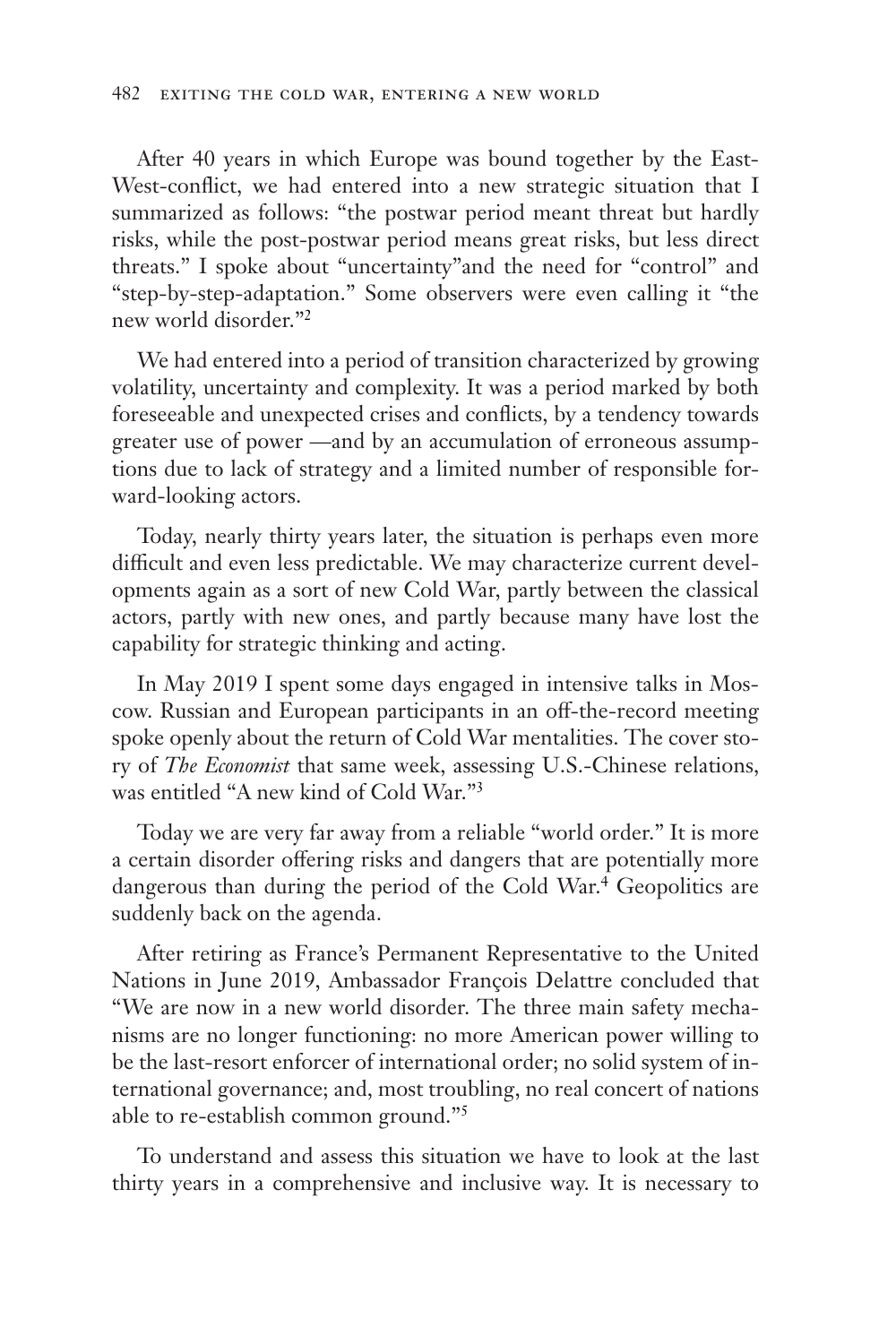consider this development as a whole, going back to its origins in the first years of transition, in those years where many of us had real hope, where some of us were dreaming of the "peace dividend."

We may distinguish two periods. The first was characterized by hope despite growing uncertainties, the second by fading hopes and the return of geopolitical risks and challenges that until now we have been unable to control and master. The appropriate slogan to describe the actual situation of the world seems to be "VUCA," a world full of volatility, uncertainty, complexity and ambiguity.

## **The 1990s: First Hope, Then Growing Uncertainties**

At the end of the 1980s we experienced an unexpected window of opportunity due to the collapse of the Soviet Union and of its political and economic satellite system in Central and Eastern Europe: Czechoslovakia, Hungary, Poland and finally the GDR became the falling stars. The Soviet economic system was breaking down. The door was suddenly open to the reunification of Germany and the launch of democratic regimes in Central and Eastern Europe.

All this happened amidst a growing acceleration of events, but despite the anxiety or resistance of some politicians the people promoting the peaceful revolution of those days in East Germany, Poland, and Hungary never let things get out of control. The same was true for the rational yet visionary actions of leading authorities during that period.

It is widely forgotten but important to remember that in the crucial year 1989 President George H.W. Bush had proposed to Germany a "partnership in leadership." What appeared at first glance to be an honor for Germany was in reality at the same time a poisoned gift to Germany in this unsettled Europe. The U.S. offer was met with suspicions from France and the UK, as the main U.S. allies in Europe, as well as from smaller countries fearing an overweight Germany. The answer of Chancellor Helmut Kohl was therefore diplomatically positive, but in fact embarrassed, reluctant, and defensive. He was thinking much more in terms of further anchoring West Germany (and later reunified Germany) within reinforced structures of European integration, both via the Franco-German tandem and with the support of smaller partners, to achieve greater political acceptance of Germany's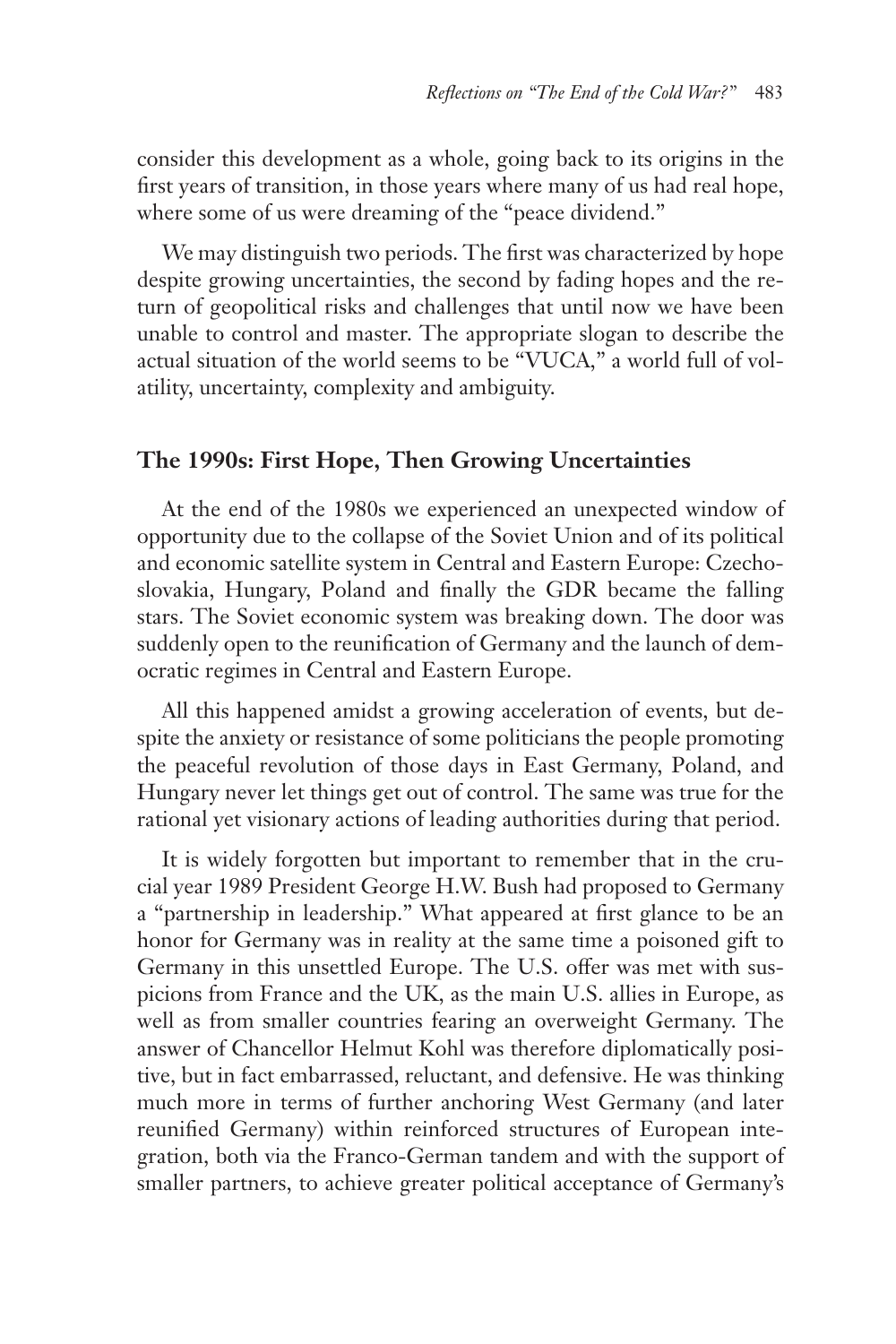role in Europe. Nonetheless, as the dynamic events of 1989 and 1990 unfolded, President Bush did in fact become our most important ally on the path to reunification.

In 1991 we negotiated and finalized the Maastricht Treaty, a real achievement and step forward in European integration, but the nascent European Union was still a "limping union" due to the resistance of the UK and others. The time was not yet ripe to reach a break through to a common foreign and security policy and a common policy on internal security (including migration). Some even rejected Franco-German proposals on security policy for fear of weakening the Atlantic Alliance. Our American allies were among those reluctant to support the renaissance of this European idea, even though it was an attempt to re-integrate France more closely into the overall European and transatlantic security domain.

Chancellor Helmut Kohl accepted the Maastricht compromise with the European partners, being convinced that the introduction of the euro would reinforce the pressure to build a strong "Political Union." For Kohl, the euro was the necessary "cement" to bind the EU tighter and indissolubly together. His credo was that Economic and Monetary Union—and Political Union—would make the European integration "irreversible."6

This goal was one of Kohl's guiding principles: "German policy must be clearly oriented to the principles and aims of European union. By the same token, my government's objective is to resolutely promote the integration process and make it irreversible."7 He was convinced that the common Home and Justice Policy and the common Foreign and Security Policy, for the moment still the weaker elements of the "Political Union," would follow this path of engagement.

He said to me often: "I will sign all the initiatives you are preparing with your comrades-in-arms on Foreign and Security policy, but the completion of this area will be the very last step of European integration because of the remaining traditions and the history of some of our important partners such as France and the UK. You will have to remain flexible and use new paths to reach progress."

He knew that European integration was among united Germany's most important vital interests. It would enable the new Germany to be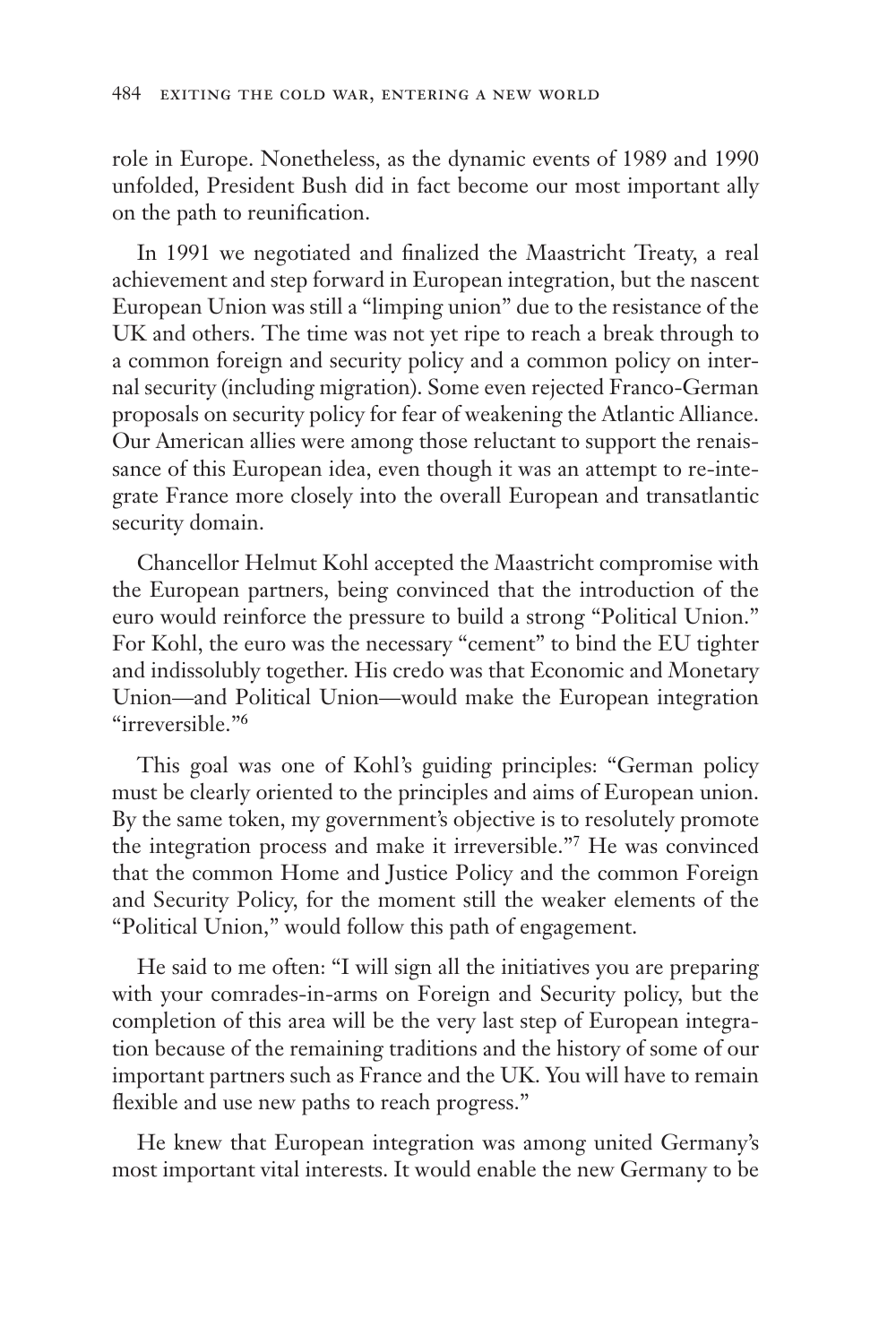better accepted by its partners in Europe and to help overcome finally the reflex of at least some of our partners to control Germany—Europe's historical trouble spot, the country in the middle of the continent with the greatest number of borders.

From 1991 on Western Europe took prudent, hesitant steps toward the reunification of Europe. The leading ideas and reflections were intent, on the one hand, to ensure that the future "security architecture must make allowance for the legitimate security interests of every country," and on the other hand that the "the European Community must and will remain open—open to the reformist countries of Central, Eastern and Southeastern Europe. The Community will not stop at the Elbe." These were literal extracts from Chancellor Kohl's reflections about the future development in Europe in February 1990 in Davos. 8

The Western European nations thought that process would happen first via the EU, without saying when or how, while it was becoming clearer that some of the new democracies in Central and Eastern European that wanted to become part of the EU and NATO were focused much more on the protection offered by the Atlantic Alliance.

The EU needed three years to develop its fundamental approach with regard to its enlargement, which was agreed in Copenhagen in June 1993. We then needed four more years to prepare the phase of concrete negotiations with a first group of candidate countries, and then later with a second wave of applicants. We Germans had to be cautious, since most EU member states had not favored any enlargement. Even the accession of Austria, Finland and Sweden had been more than difficult.

EU enlargement to the East was ultimately realized later in a technocratically nearly perfect way. The candidate countries merit respect for the transformation of their economic and financial systems. At the same time, however, we forgot politics. Looking at today's situation, which some observers describe as a schism between East and West, it has become clear that the new member states first had to recreate their national identities—and we had to support them much more on that path—before adding the "European idea" into their politics. The result is a European Union with less coherence and therefore in urgent need of further consolidation.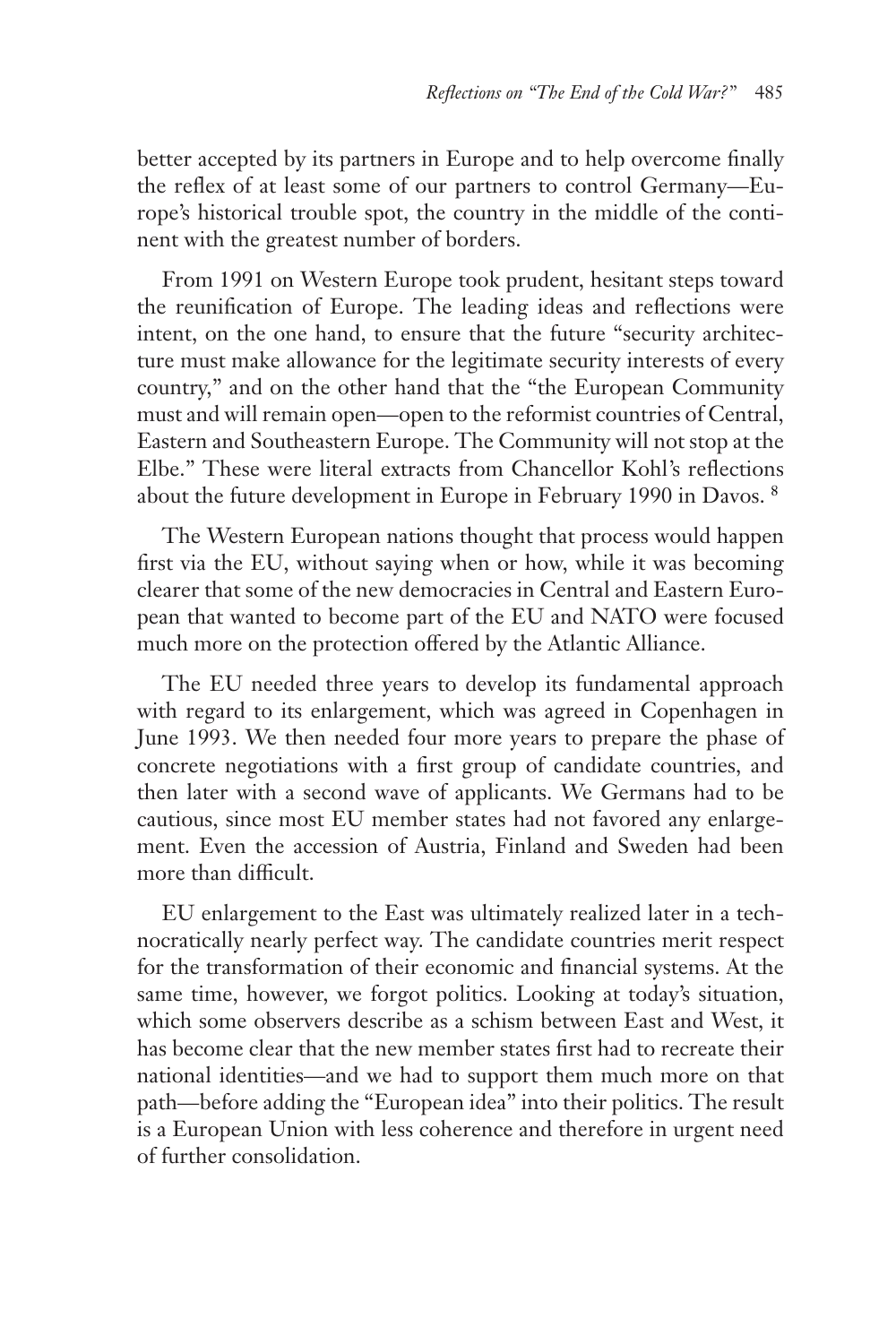Despite the growing pressure from some of the former member states of the Warsaw Pact, NATO also only slowly opened its door. The United States was as least as hesitant as the European members of the Alliance. Until the middle of the 1990s there was not a majority in favor. Most Europeans waited for a decision in Washington. In public speeches until early 1993 I even avoided the word "enlargement," as the situation was still extremely fragile with regard to the majority of our European partners.

Chancellor Kohl shared this view entirely. Only Defense Minister Volker Rühe was pressing for early NATO enlargement, knowing well that the Chancellery disagreed. This positioning did not enhance his credibility, but put "us" under greater pressure. The response from the Chancellory was clear: "It is the personal opinion of the minister, not that of Chancellor." Kohl clearly reserved his right to take the necessary decisions on this crucial question once it became "mature."

Our political priority was on the one hand to protect the former members of the Warsaw Pact by being their defender and supporter in Moscow. For the past 50 years they had been under Soviet control; especially in Poland and in the Baltic states the fear was widespread that Russia would look for ways to win back control of its "near abroad."

Chancellor Kohl spent hours and hours with Russian leaders, in particular President Yeltzin, to ensure the freedom of the Central and Eastern European countries. At the same time we were trying to contribute to the stabilization of Russia. Political Moscow had difficulties digesting the end of the Soviet Union and its empire, and seemed to be under pressure by the military leadership, which considered developments since 1989 as a pure defeat.

In the 1990s Germany had to become the main financial contributor to the stabilization of Russia and of Central and Eastern Europe. Within the frame of the G-7 the Canadian government distributed at one point a sort of "ranking" of the assistance to Russia and to the states of the fromer Soviet Union. This paper underlined that Germany was paying between 1990 and 1995 ten times more than France and thirty times more than the UK.<sup>9</sup> While this was a useful documentation of reality, for us it was also a double-edged sword in terms of domestic consumption and EU policy. To some extent it was even dangerous, as it could have been used by domestic critics to support their claim that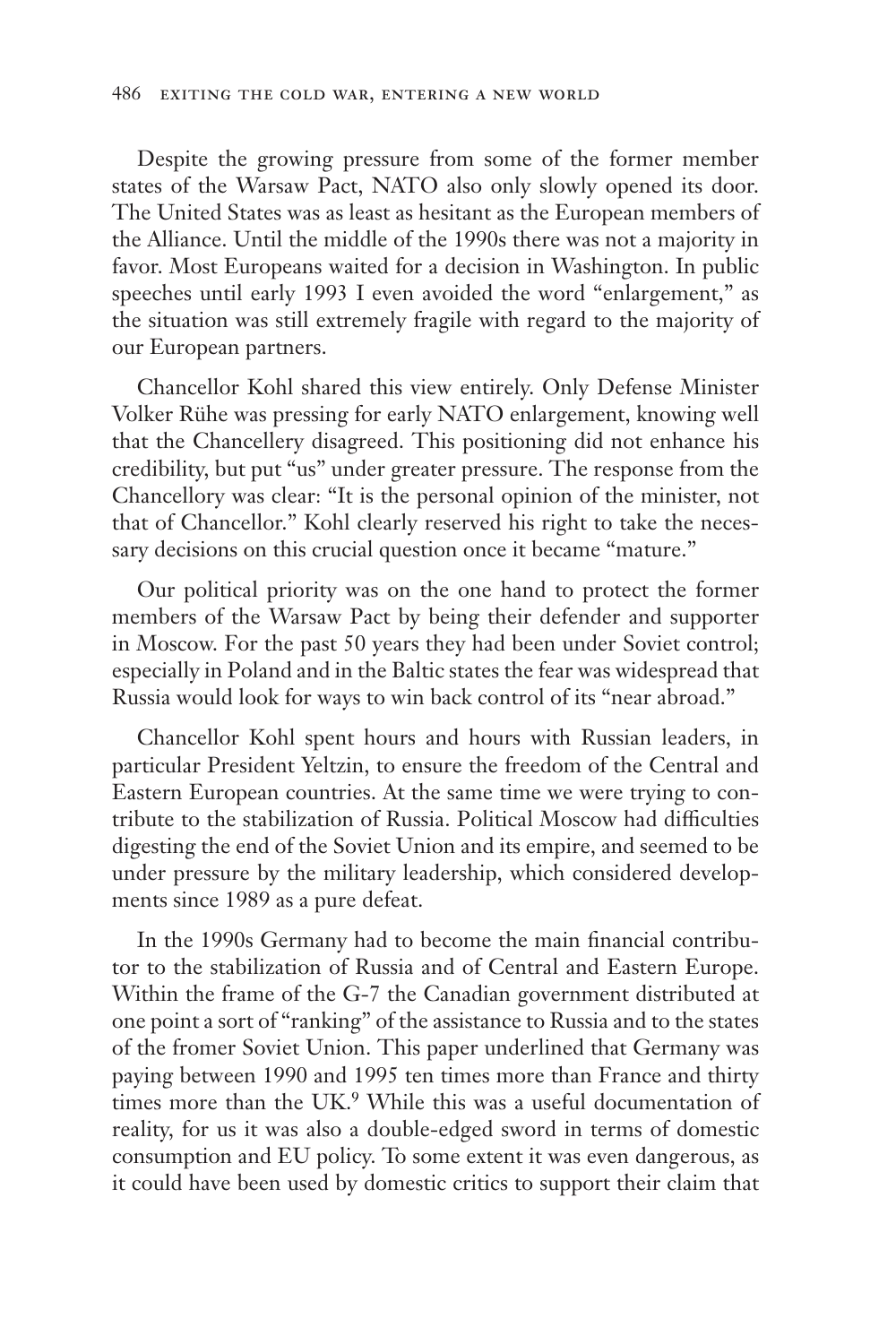Germany had become "the paymaster of Europe." Therefore we were hesitant to use figures documenting our significant financial efforts in the public debate. I remember that in one of these papers we prepared regularly for the Chancellor's international discussions we wrote that our financial support in favor of the reform states in Central and Eastern Europe and of the successor states of the former Soviet Union between 1990 and 1994 totaled DM 146 billion (€74 billion) or DM 1,800  $(920 \text{ } \infty)$  per capita.<sup>10</sup>

Our problem was that that most of our partners and allies were not really interested in this complex of ultra-sensitive questions. The general feeling was "*sollen doch die Deutschen ausbaden, was sie uns da eingebrockt haben"* ("the Germans should pay for what they have brewed"), and they were waiting for the United States.

We knew that the Pentagon was skeptical of NATO enlargement and that the State Department in principle was in favor, but unclear about who, how and when. In 1994 the Pentagon offered the Partnership for Peace (PfP) as a compromise formula, as cryptic reflections swirled in Washington about various possibilities, for instance enlargement without Article 5 guarantees or a possible neutral status for the Baltic states or Romania. Taking into consideration the U.S. political calendar and developments in Russia, the Clinton administration preferred to take decisions on enlargement in 1997 or 1998.

After returning from one of the regular trips to Washington in early October 1994, I was sufficiently alarmed by the inconsistencies and of the various approaches that I recommended to the Chancellor to intensify his contacts with President Clinton so that they together could develop the appropriate concept. We Germans were not against expansion to the East, but we insisted that we should not destabilize the fragile situation in Russia.

The Chancellor agreed. He was convinced that it was important to address these questions with circumspection and under no time pressure. He also thought we should first develop the Partnership for Peace program with all interested countries in Central, Eastern and Southaastern Europe, thereby contributing toward necessary confidence-building in Europe, not least with regard to Russia. At the same time he believed we should avoid a public or semi-public debate about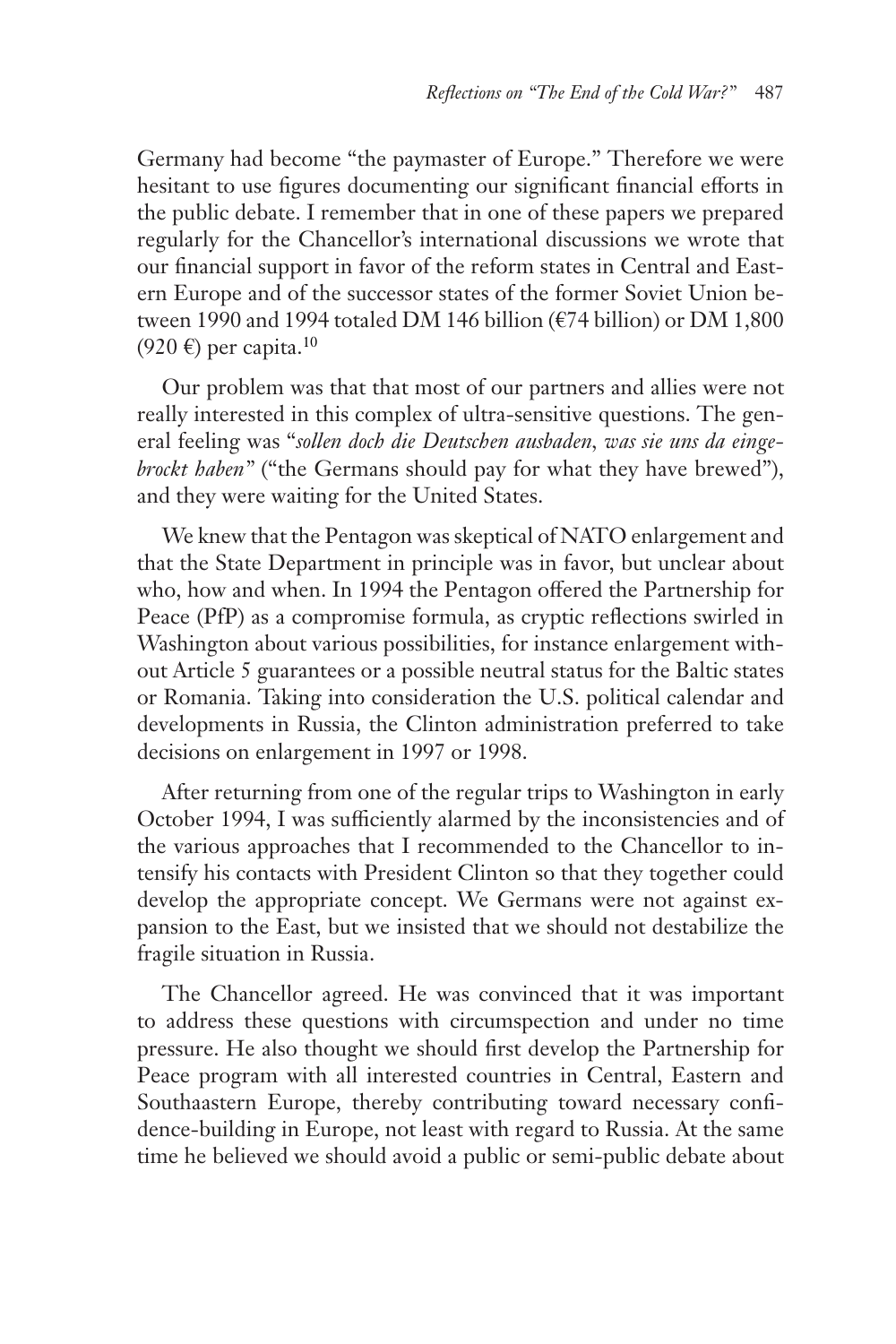NATO expansion due to the sensitivity of these questions. In his letter to President Clinton of mid-October 1994 he added that

as enlargement of NATO is intended to contribute towards security and stability in the whole of Europe, we must also discuss this issue quite frankly with Russia. An important element will be Russia's greater integration into the European security structures.<sup>11</sup>

More than one year later and having met and agreed with President Clinton on the general orientation, Chancellor Kohl, opening the traditional Munich security conference in February 1996, continued to insist publicly on this political line:

It is only right that our Eastern neighbors should want to join the Alliance...We must approach NATO's enlargement with care and political discretion since this is a matter of fundamental importance to the Alliance itself and to Europe's future security. It is vital to us Germans and Europeans that NATO should retain its stability and scope for action. It is also essential for us to develop a good relationship based on partnership with Russia and Ukraine.12

When we arrived at the NATO summit in Madrid in July 1997, there was not yet an agreement on the concrete design of enlargement. President Clinton, President Chirac and the Chancellor tasked their national security/diplomatic advisors—Sandy Berger, Jean-David Levitte, and me—to resolve the question in the night before the discussion of potential summit conclusions. The compromise we achieved in the early morning consisted in proposing an enlargement in two phases in order not to destabilize Russia. First we would invite three countries— Poland, Hungary and the Czech Republic. Later, in a second stage, we would invite the Baltic countries, Slovakia, Bulgaria and Romania.

The Baltic countries, particularly Estonia, had difficulties understanding the German position and especially Chancellor Kohl's strategy. They felt left alone with their large Russian neighbor. They were more sensitive and anxious that others about Russia's unstable development. They took note of but had limited confidence in our deliberate actions in Moscow. Years later, during my short period as NATO Ambassador in Brussels, I had an intense personal exchange with the first President of Estonia, Lennart Meri, trying to explain to him that our actions in Moscow, as in Washington, had been in their vital interest.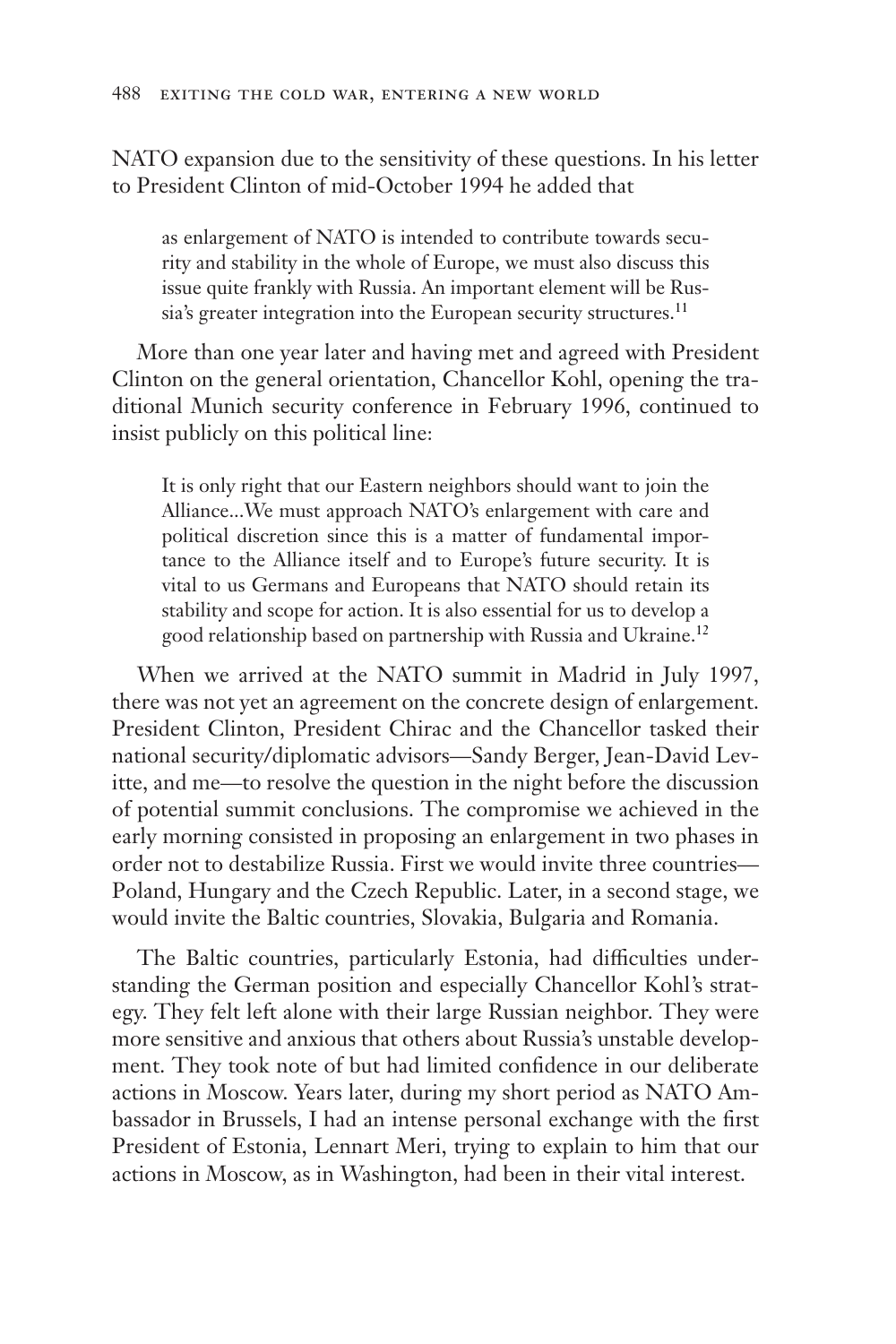The Russians had agreed to German reunification, the end of the Warsaw Pact, and the independance of the Baltic states and the republics of the former Soviet Union. But they did not expect that the West would expand NATO to the east. In 1990/91 this question was not on our agenda. In 1991/92 then the idea of a "European Confederation" launched by the French further accelerated the reflex of the Central and Eastern European nations to request to the Western world security reassurance against Russia and any risk from that side by asking for their integration into the Atlantic Alliance.

In that period relations with the former Soviet Union and its successors were characterized by a real uncertainty about how to deal with Russia. Efforts on the Western side did not go far enough. Our U.S. friends were convinced of the need to reach out to the Russians, but at the same time kept on the brake. Presidents Bush and Clinton understood the challenges and the risks and were helpful as far as possible—but American neo-cons were trumpeting the "final victory" over Russia. That left the Germans once again to try to help, much more than others, to stabilize the fragile situation in Russia and its neighbors.

To us it was becoming clear in the 1990s that Russia's red line was not the Baltic area, it was Ukraine—and the stationing of nuclear weapons and troops at their border.

In these years I traveled regularly not only to Moscow, but also to Kyiv, leading a German delegation with the instruction to do our best to stabilize Ukraine. It was slowly becoming clear that we were faced with "mission impossible." Diplomatically expressed, we discovered a country with limited "statehood." We slowly began to believe we were all underestimating Leonid Kuchma's successes in constructing a deeply corrupt oligarchic system. During my missions to Ukraine I met the Russian Ambassador in Kyiv, Viktor Chernomyrdin, he explained several times to us Russia's highly paranoic sensitivities, particularly their fear that the United States could take over this delicate relationship.

During these negotiations we discovered the AN 70 project, a nearly ready military transport aircraft, a project that would have helped to stabilize the armament industry in eastern Ukraine. The German government supported the project, but it failed due to the lack of interest of our successors and to resistance from Airbus and our friends on the other side of the Atlantic.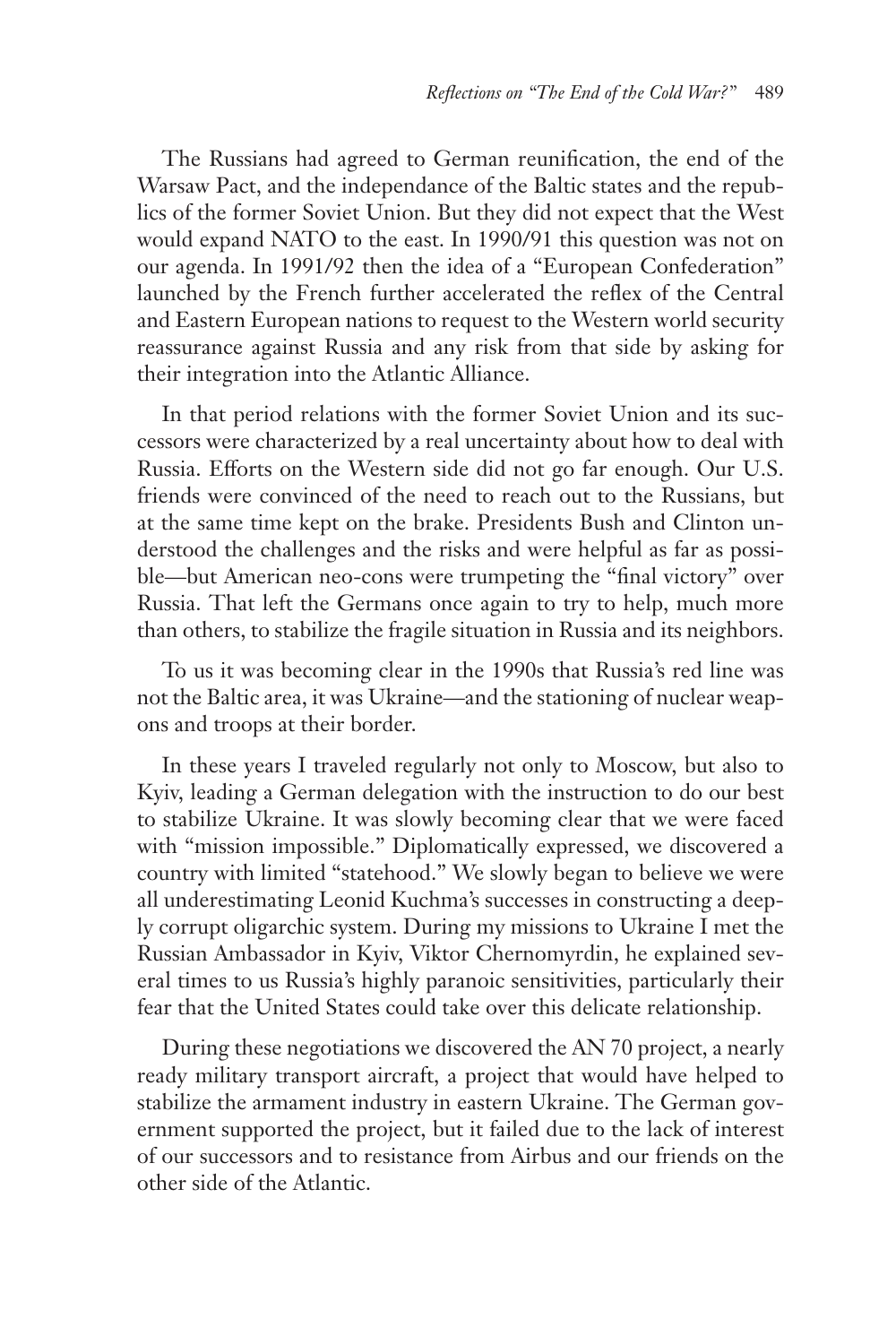After Yeltsin's departure the attention of the West towards the situation in Russia was slowly diminishing, September 11, the interventions in Afghanistan and in the Middle East changed the compass. Moscow and the blessed soul of the Russians by the end of the Soviet-Union and the difficult transition years - did not seem to be any more in the centre of our preoccupations.

The United States and other Western allies were driving steadily towards Russia's red line: the offer of the George W. Bush administration to invite Ukraine and Georgia to join NATO at the 2008 NATO Summit in Bucharest. This initiative was stopped in a common effort by Nicolas Sarkozy and Angela Merkel, at least by postponing for some time any decision.

The same development characterized attitudes within the G-7. While Germany sought to integrate Russia, the United States hesitated until 1994. During these years we even were reflecting with Chancellor Kohl about the usefulness to integrate in the longer run China as well as other representatives from Asia, Africa and Latin America in this frame of informal worldwide coordination.

During the 1990s Germany provided considerable international assistance to Russia, to the CIS and the Central and Eastern European countries. These efforts were—with regard to Russia—only partly due to German reunification, the real charges went clearly beyond those commitments, their aim was to contribute actively to the stabilization of Russia and of the neighbors in the East in a phase of critical development of all these countries.

The civil war in Yugoslavia constituted a critical moment within the Western alliance—and with regard to Russia. The United States hesitated, hinting to the Europeans they should settle this conflict on their doorstep. During this period Serbia stuck to its aggressive position. It was convinced that its former allies—France, Britain, the United States and Russia—would recognize its indispensable role in the Balkans. Serbia therefore agreed only to a limited solution to the conflict in Bosnia, an agreement *a minima*, through the Dayton Agreement.<sup>13</sup>

Chancellor Kohl had doubts of the viability of this agreement, but, in loyalty to his Vice Chancellor and Foreign Minister Klaus Kinkel, who had been among the driving forces of that agreement, tried to help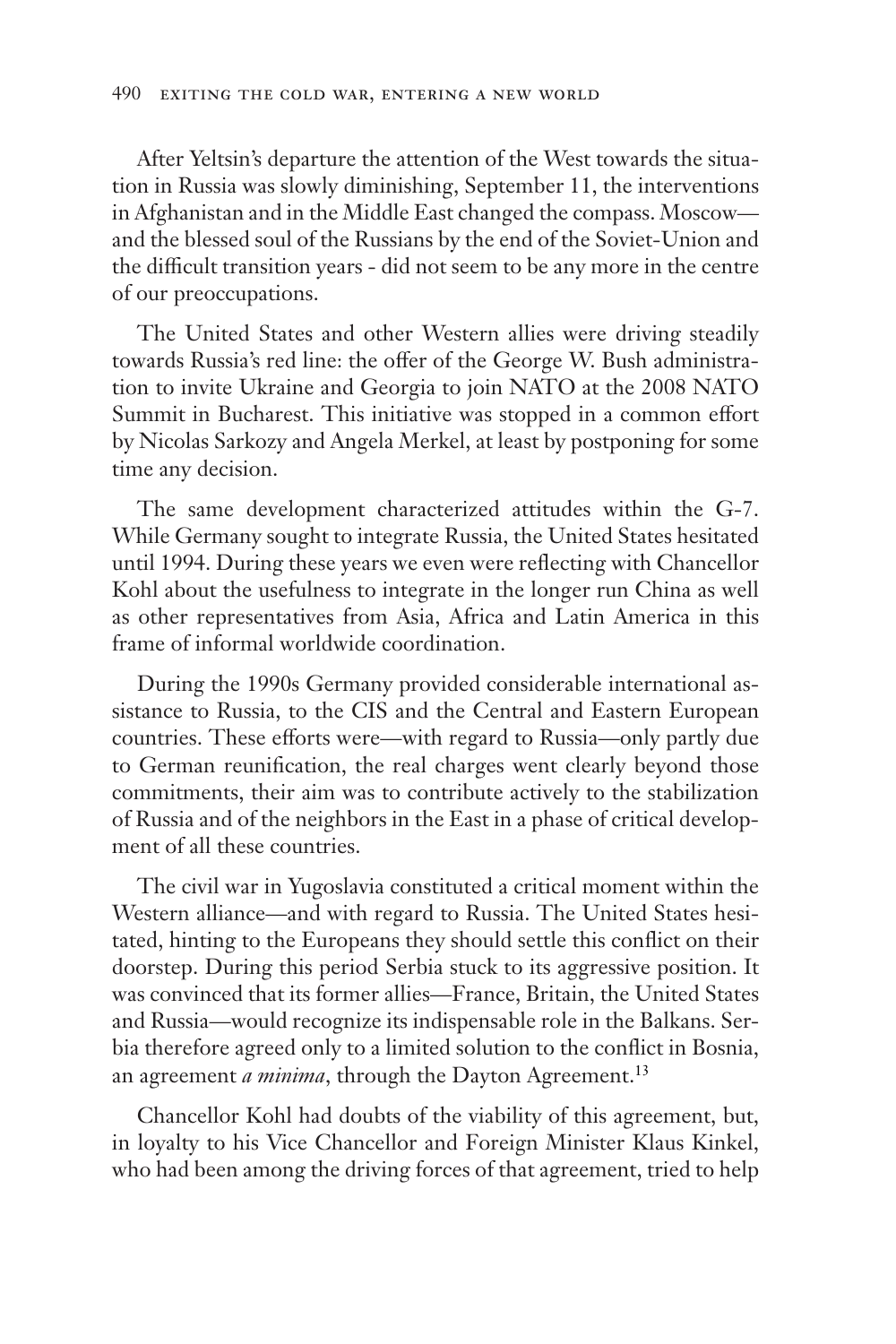to stabilize the fragile result with regard to Bosnia. At the same time he maintained his distance from Franjo Tuđman's Croatia.

In autumn 1997 Serbia tried through confidential channels to establish a direct contact to Chancellor Kohl. He asked me to sound out confidentially with the Serbian leadership ways and means to stabilize the Balkans, in particular Bosnia, and especially to avoid the nascent Kosovo conflict. Our offer consisted in integrating Serbia and the whole Balkans in the longer run in a specific way to be developed into the EU. Despite several intense meetings we failed. Serbia felt too much on the "safe side" and indirectly protected by its former "friends and allies" in Russia. Miloşević and his people did not feel the political necessity to renounce their goals in Kosovo.

The Kosovo conflict and the NATO intervention in Serbia was then the hard core of my year as German Ambassador to NATO in 1998/99. With regard to this conflict, I was more than surprised in Spring 1999 to get to know the Kosovo separatist leader Hashim Thaçi in the U.S. NATO compound in Brussels.

During the second half of the 1990s the political regime in Moscow had become weaker and proved unable to join the main Western allies to resolve the growing Kosovo conflict. Western intervention in Serbia—and probably even more the recognition of Kosovo—constituted a setback in efforts to integrate Russia in the evolving European security architecture.

Nonetheless, even if the end of this first decade was overshadowed by growing divergences and conflicts, at the end of the 1990s the situation was still characterized by hope and a sense that we had a certain control over evolving dynamics. We still seemed on track toward a final end to the Cold War and the beginning of a new order.

## **The Second Decade Had to Be Worse: The Return of Geopolitics**

How should we best characterize the second decade? More than a decade of permanent crisis management followed that first period. Are Europe and the world on their way out of the tunnel or back into the Cold War?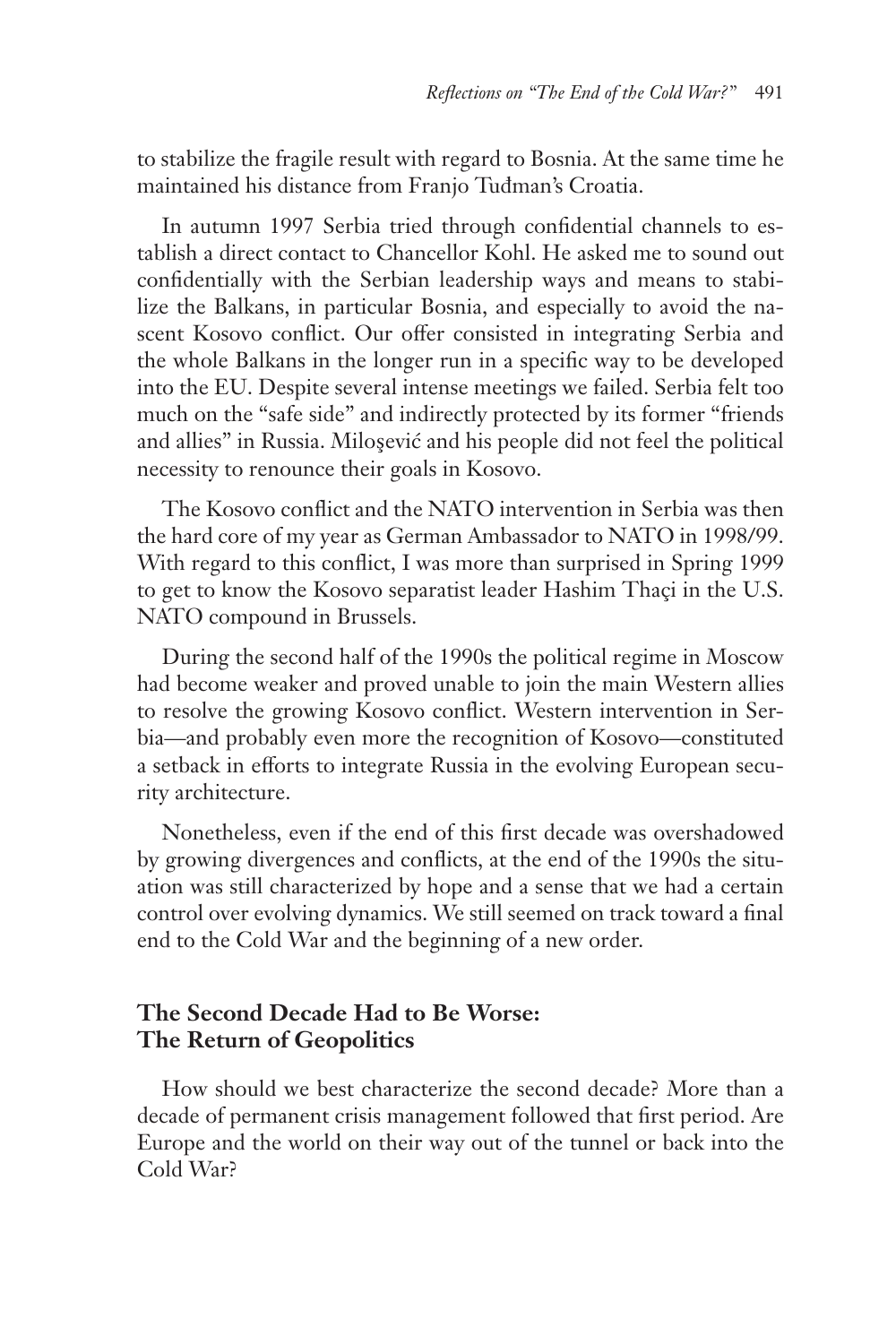Europe and the Western world succeeded to some degree in pragmatically mastering the financial and economic crisis that swept down upon a liberal and increasingly unregulated globalized system. Yet this was done without any clear common view or vision for the longer-term sustainability of the system.

With regard to foreign and security policy, however, the assessment must be far more critical. including geopolitics. Hubert Védrine underlined often that during these years the West—Europe and the United States—had lost its capacity for statecraft and statemanship in foreign and security policy. He called the current state of affairs in Syria a prime example of how the West has lost its hegemony and ability to steer events because of policies guided by moralism rather than vital interests. Europe today is surrounded by crises rather than friends.

The turning point probably came with the terrorist attacks on the United States on September 11, 2001 (9/11), which prompted a major change in the policies of many critical actors and which uncovered some real misunderstandings regarding a number of geopolitical issues. Why did this come about?

Looking at the arc of crisis, especially in our near neighborhood, we have to begin with Afghanistan. Today we know that the Americans hesitated about whether they should respond to the 9/11 attacks with an intelligence operation backed by special forces or a classical military intervention. But the United States and the West did not listen to those, like the British or the Russians, who had solid experience with this country. The Allies did not even include Pakistan in their evaluation.

The Germans made their very special experience. The government of Gerhard Schröder and Joschka Fischer felt obliged to support the United States and decided to participate in the military intervention, after the Balkans for Germany the second active experience in a miltary intervention. Still today I have some doubts whether it has been reasonable for Germany to engage in an underestimated "learning corner" in Kundus in northwest Afghanistan instead of reinforcing Western troops in different areas. The German intervention has been met with divided views among our allies and friends, with some allies believing the German effort has been partially successful, although loaded with too many caveats, and other allies thinking it has been a certain setback.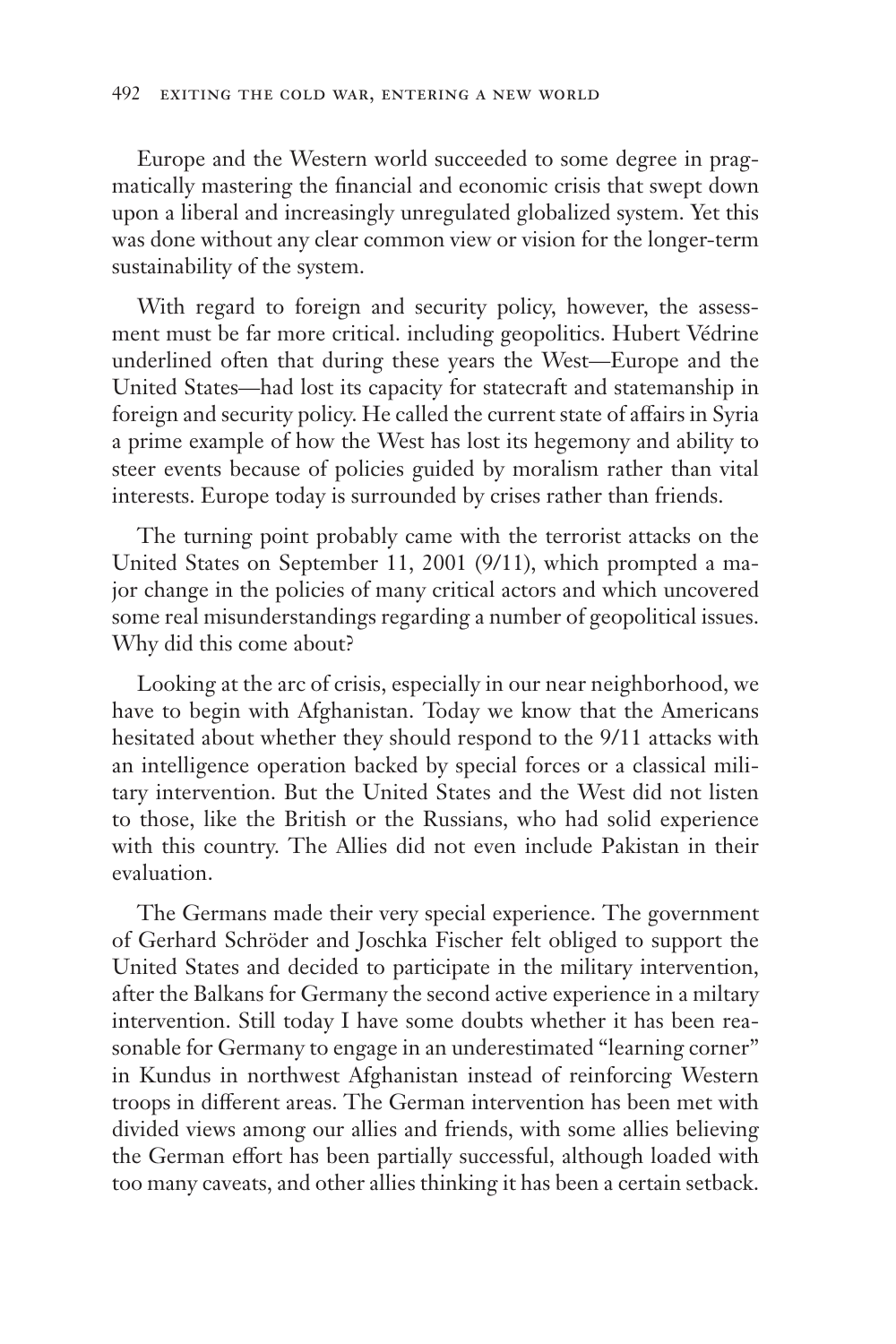We began an unwinnable war with a contestable strategy. How do we view the future of this country, the condition of which has direct consequences for the regional neighborhood?

Looking eastward, Russia and Ukraine are the other showcase(s) for the future of our foreign policy. The alienation between Russia and the West began in the 1990s. It was ignited by the Kosovo war, but was sparked by two other events. The first was European Commission President Romano Prodi's decision not to conclude and to sign the EU-Russia agreement in 2003/2004, despite a clear mandate to do so. Some sensitive questions, such as visas, still had to be settled, but seemed solvable. Who prevented him from signing? Two West European heads of government asked me desperately in the last years, who phoned him? The second spark was the U.S. push to integrate Ukraine and Georgia into NATO and the unfortunate positioning of the EU.

The Russians woke up and reacted negatively. Why did the West fail to react either to Medvedev or to Putin's mixture of a last warning/call for help in his Munich speech of February 10, 2007? Even with regard to Cold War this speech constitutes a reference:

Only two decades ago the world was ideologically and economically divided and it was the huge strategic potential of two superpowers that ensured global security. This global stand-off pushed the sharpest economic and social problems to the margins of the international community's and the world's agenda. And, just like any war, the Cold War left us with live ammunition, figuratively speaking. I am referring to ideological stereotypes, double standards and other typical aspects of Cold War bloc thinking.<sup>14</sup>

Why did the West make these fundamental errors in assessing Russia, the state and the place of Georgia and even more that of Ukraine? And where is our common assessment of current Russian foreign policy? Is Moscow just a "bad cop" pursuing aggressive policies, or is it just trying to be recognized on the same level as Washington and thus in reality conducting defensive policies? The relationship with Russia seems to me too important to leave it in the sorry state it is in today <sup>15</sup>

A key case for the Europeans and the Americans has become again the relationship with Turkey. After forty years of hesitation the EU in 2003 launched accession negotiations with Ankara, but with no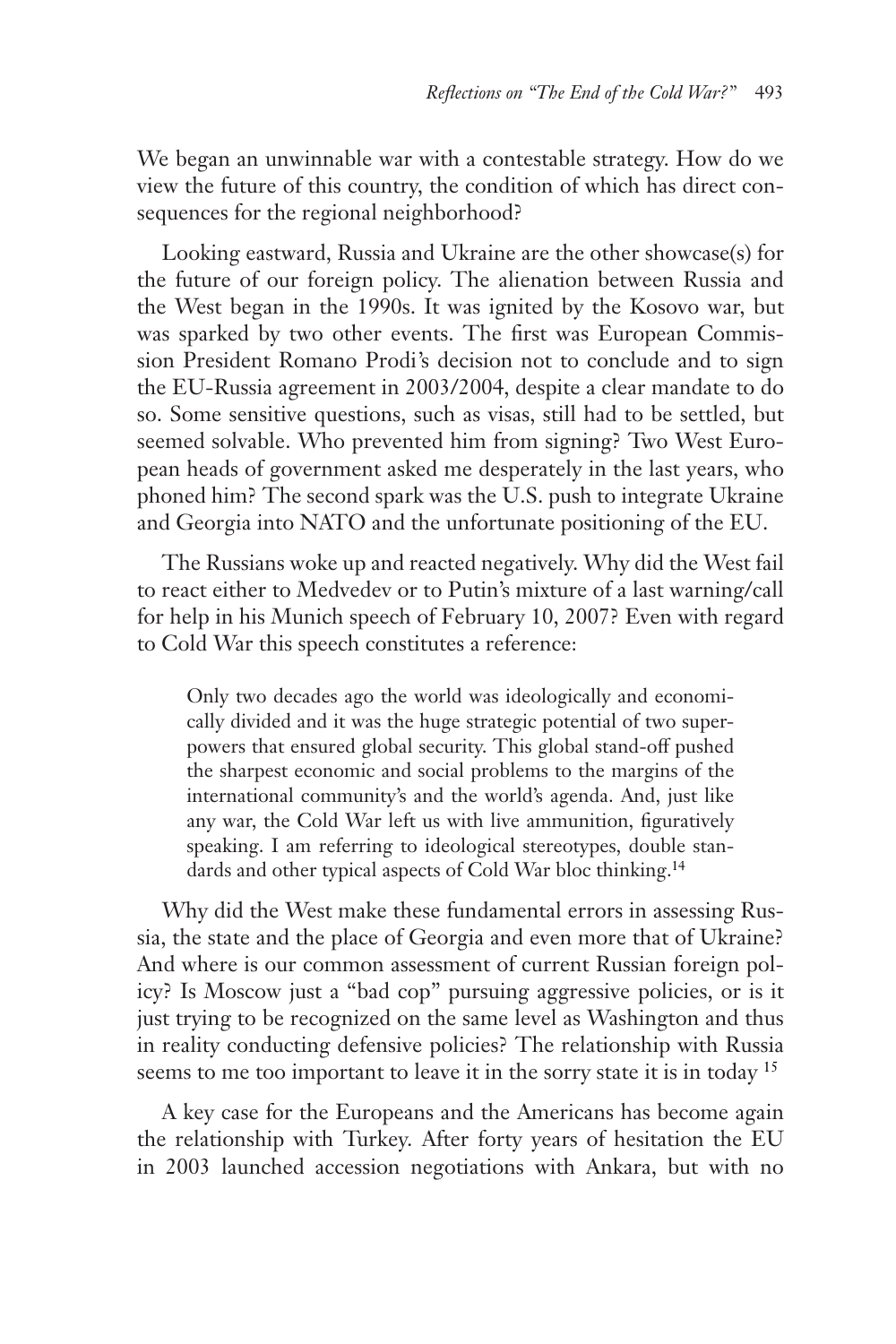real conviction and in the knowledge that the time was not ripe for Turkish membership in the EU. Was this hypocrisy or realpolitik? It is astonishing that we did not express our doubts, starting in 2005- 2006, about the real background of Recep Tayyip Erdoğan's approach to the EU—did he really seek membership or did he use Europe as a tool to advance his efforts to replace Turkey's secular governance a la Atatürk by a fundamentally different regime, as well as a re-ordering of Turkey's relations in its region? We understood rather well Turkish sensitivities regarding the Kurdish question, but it is rather incomprehensible that the United States and the EU did not have any feeling from the beginning about the sensitivity and risks of the "Gülen"-case, Erdoğan's former ally who fled to the US. During these years Turkey failed partly in its attempts to assert a leading role in the Middle East. Other contenders—Iran, Saudi-Arabia, Egypt, Israel—treated Turkey with a certain mistrust. Another sensitive question of Turkey's foreign policy has always been its relationship with Russia—Erdoğan seems at least to have stepped back from Washington while looking for common ground, perhaps even a partial realignment, with Russia.

Under these circumstances EU leaders, at the latest by 2010, should have been re-examining the entire relationship with Turkey and put at least as a first step an alternative offer to accession on the table, for instance membership in the Single Market.

The U.S. intervention in Iraq and its consequences has been the other critical leading subject in the last two decades. Looking backwards at the development of the region it is more than astonishing that the United States and Europe supported Saddam Hussein's ugly war against Khomeini's Iran.

The two misled U.S.-interventions had three consequences: a failed state, the rise of the IS, and the re-opening of the unsettled Kurdish question, which is explosive for Iraq, Turkey, Iran and Syria.

With regard to the civil war in Syria I remain convinced that the United States and Russia could together have stopped Bashar al-Assad in the first phase of unrest. I am not the only one to suspect that the Israelis were involved in this assessment.

The Europeans have largely been spectators of these developments, and have been targets of terrorism and refugees. In those years in par-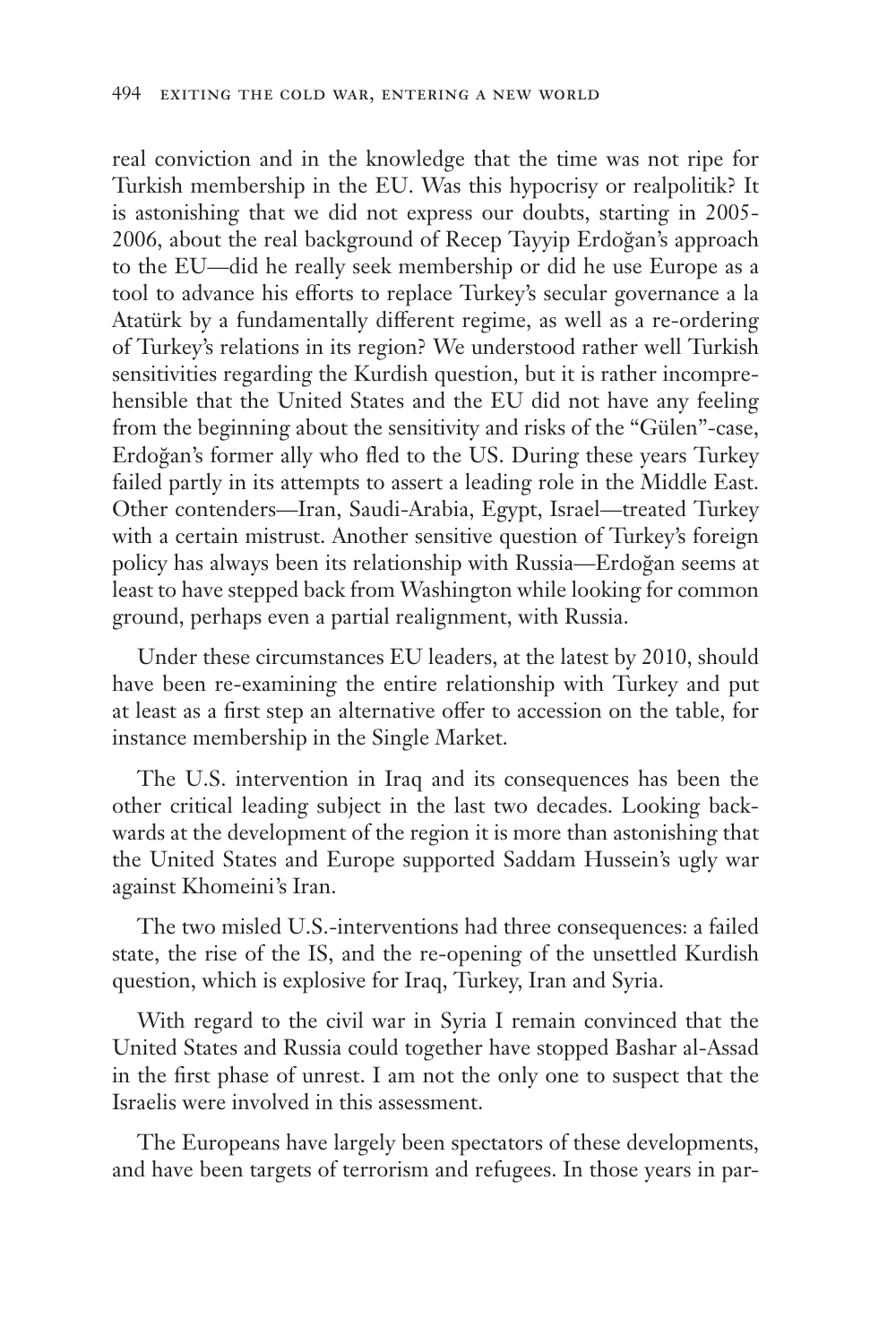ticular France missed different opportunities for a real comeback in the region. Twice it proved unable to respond to the call from Damascus asking for stronger cooperation to relaunch its influence in the region. In fact, Paris and its leading politicians felt blocked by the situation in Lebanon and the strong implication of Syria in the killing of Hariri in 2005. Today only the involvement of Russia and the United States, seconded by the regional powers, may help us find a way out of the highly risky situation in the Middle East with its various conflicts that could easily lead to an open war.

In the second half of the 1990s the last real attempt was made to reach a solution to the Israeli/Palestine-conflict. In 1999 the last serious U.S. attempt failed in the aftermath of Rabin's assassination. Since then, it seems to be even more insoluble.

In that period there was for the first time strong coordination between the United States and Germany—and through Germany with the EU—in which Europe actively supported the U.S. lead in attempting to reach a breakthrough in the peace process. In Chancellor Kohl's regular contacts with Israelis, Palestinians and Jordanians, discretely supported by the European Commission, the idea of a regional community for water, natural resources and infrastructures had been developed, outlined and accepted by the partners in the region. To our regret this project ended abruptly soon after the asassination of Itzhak Rabin because of the growing mistrust between the parties involved.

Many today are waiting anxiously for the peace plan the Trump administration has announced that it is developing. Some first elements have been leaked, but what will be the concrete content and goals? The decisive question is whether President Trump will take the risk to present the plan in a moment where the political situation is unstable in Israel. As far as is known, one of the elements of the plan would consist in the "exchange of areas" ("huge real estate exchange plan"), but what are the other elements necessary to form a viable concept? Jordanian friends have expressed to me the fear that such a plan would only destabilize Jordan. And there is another open question: would there be any coordination with or at least implications for the other guarantor of Israel, Russia?

With regard to Egypt the Europeans and the West have committed major errors. One of these fundamental errors was to support the Mus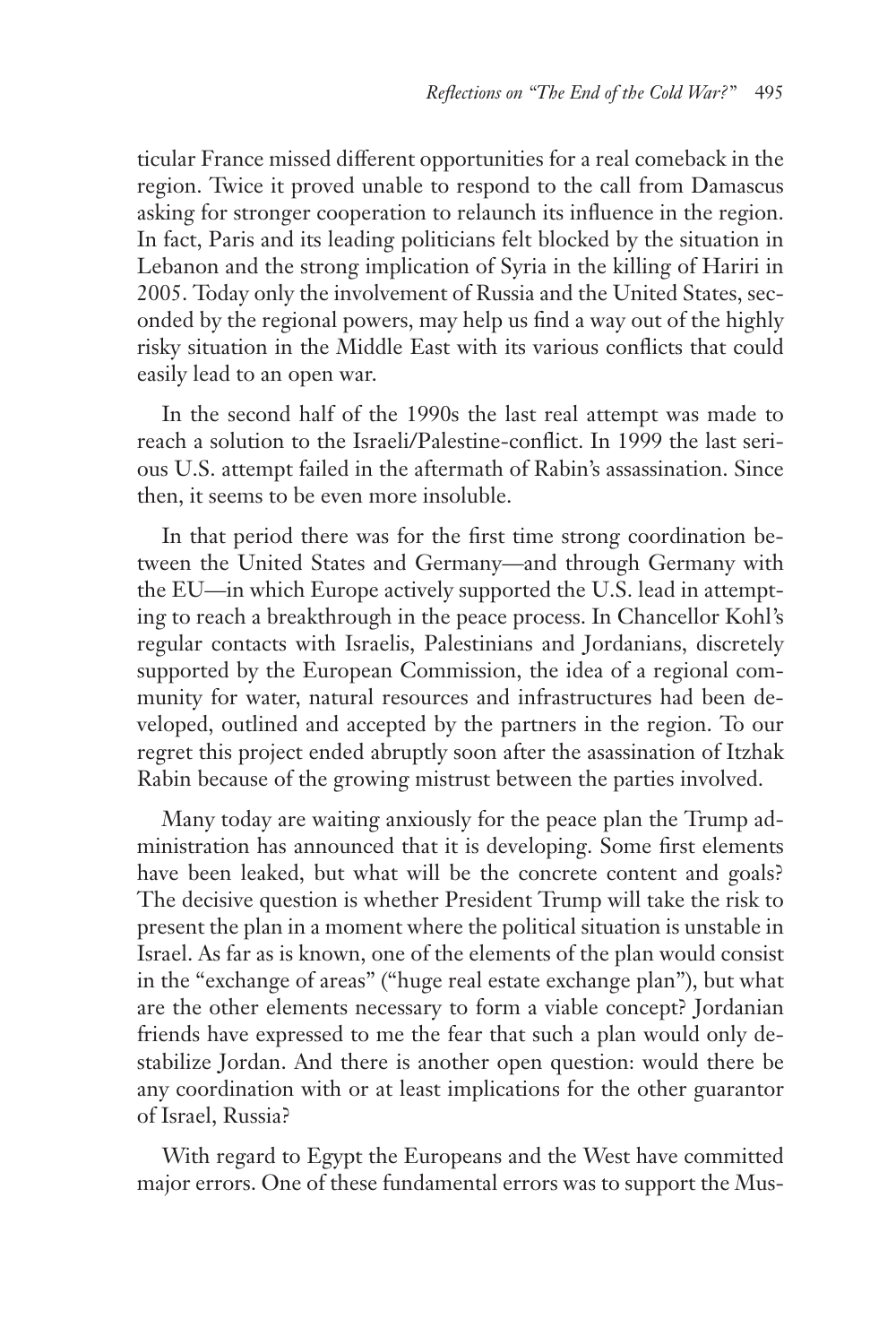lim brotherhood as a democratic force while giving up on Mubarak. The result is a Arab winter, not an Arab spring.

The same diagnosis applies to Libya and North Africa**.** The West seemed to have made an unenthusiastic yet rational peace with the Ghaddafi regime, only to see France (and Britain) push this country back to its former tribal state. In my view this was a huge Western error with risks and consequences for the neighborhood, in particular for Tunisia, which does not receive enough support from us at a crucial time. Tunisia tried to reach an Arab spring by ousting its dictator. Today the country feels left alone. And in the Maghreb, Algeria and even Morocco have become unstable. These countries have numerous links to Europe and instabilty there means serious risks for Europe.

The other key case in our Middle Eastern neighborhood is the relationship with Saudi Arabia and the Arab Peninsula. The case and the country which divides us most from the United States is Saudi Arabia, which has become a more visible active regional power over the last decade.

Concentrating on its oil exports, Saudi Arabia has in reality never been neutral. The kingdom has been the main supporter of groups and movements close to or at least compatible with Saudi Salafist religious convictions. The expansion of one of the sources of terrorism in Europe is a consequence of the Saudi presence in Belgium, which has grown due to invitation of the Belgian government to promote the training of Imams by salafists. The 2015 attacks in France were directly linked to this; Molenbeek, a suburb of Brussels, was the terrorists' base of operations. This development has been underestimated by European security authorities for too long. In addition, Saudi Arabia has been financing Islamist groups in Algeria (FIS) and Palestine (Hamas before Qatar), and is active in the war between two groups close to Iran and themselves in Yemen. The murder of Saudi journalist Jamal Khashoggi in Istanbul seems forgotten and without our side imposing any consequences.<sup>16</sup>

Saudi Arabia, one of the strongest U.S. allies in the region and one of the most important oil suppliers, and at the same time a threat to our security*,* has become under the U.S. umbrella one of the new regional powers in the Middle East. For the moment Saudi Arabia has even developed new and strong cooperation with Israel. Together they seem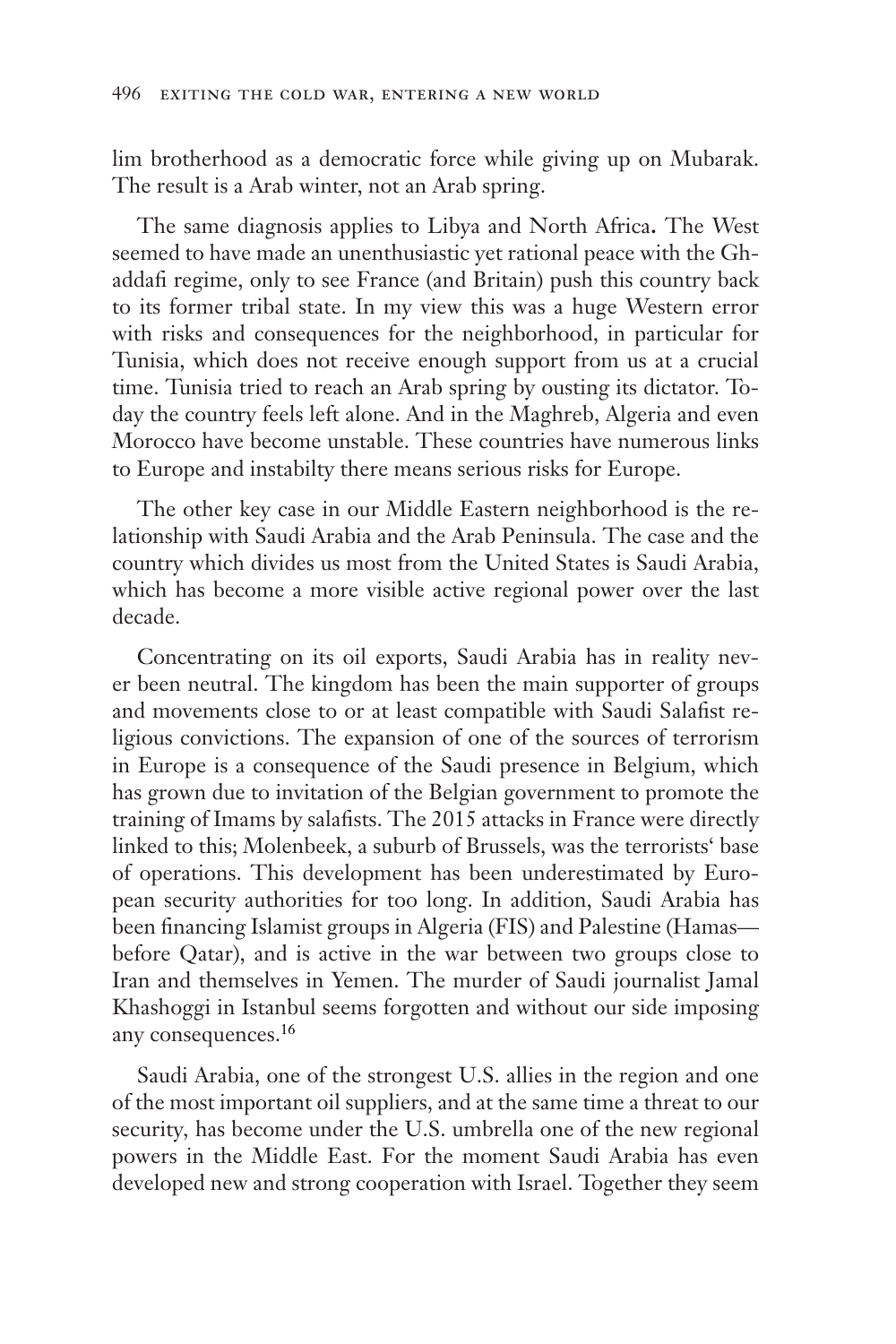to have become the U.S. deputies in the region. Two open questions remain: will Saudi Arabia step back from its extreme behavior through internal reforms? Can Saudi Arabia achieve a sustainable model of development given that the importance of oil is diminishing?

Iran is in many ways the "bad cop" in the game, but part of a sort of "G-4" of the Middle East. Four leading nations or four plus one who would like to be the leading force(s): Turkey, Saudi Arabia, Egypt, Iran—and Israel. Until now there is no winner. In this open political game, Israel occupies a special place in the policies of all of these actors and those of its two guarantee powers, the United States and Russia.

Iran is a highly complex regime marked by internal divisions and partly dangerous autonomous groups. But it would be a real political mistake to refuse dialogue or avoid efforts to integrate the oldest civilization in the region into the "concert of nations," however difficult that may be. Its nuclear aspirations are not new; they have existed since the time of the Shah, who at that time was supported by Israel, France, Germany and the United States.

What Europe and the Western world lack is a real permanent dialogue with the leading forces of the region and a common assessment and policy towards the region and its main actors as a way to attain some degree of "strategic influence" in this potential powder keg.

Invoking our southern neighborhood we have to integrate in our assessment the Sahel zone and Africa. It is strange that we are beginning to reflect now on this region, and not thirty years earlier. Africa seems to be a deep mixture between failed states and astonishing developments, it is not black and white, it is not a clear picture, but China is everywhere, and where are we? The EU is trying to set up a new strategy of partnership, but these are only first steps.

How to evaluate China? It is a stabilizer, a commercial partner, and at the same time a competitor. It seeks to advance its vital interests through a strategy of conquest through the Silk Road concept by acquiring strategic assets in the European neighborhood and in Europe itself. China seems to follow a long term strategy consisting of four vectors: achieving a predominant role in Asia; establishing a relationship on equal footing with the United States; building ties to Europe as a supplier of technology; and developing relations in Africa/Middle East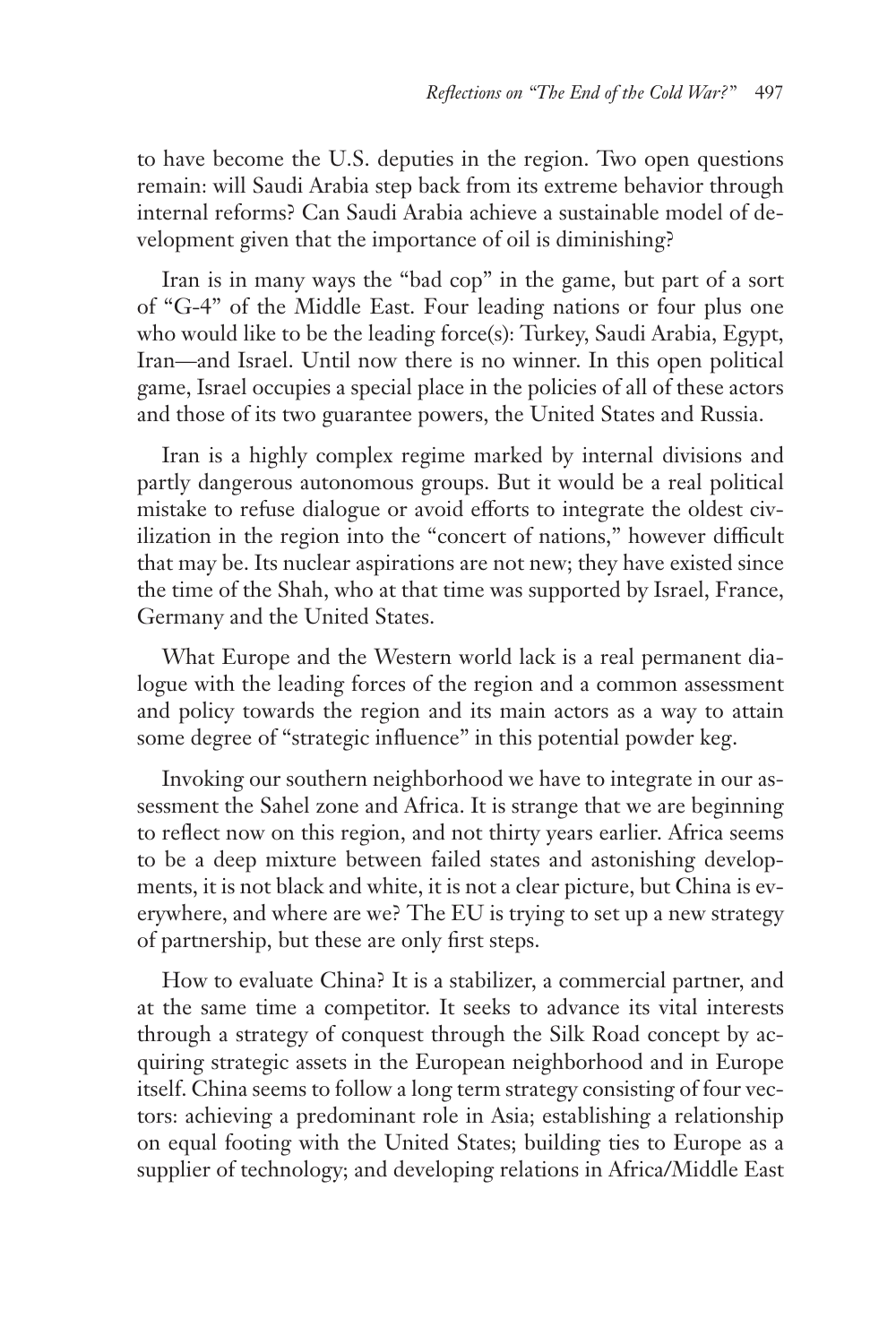as critical suppliers of natural resources. At first glance this is a brillant strategic concept. It still to prove its sustainability and coherence, however, with regard to domestic Chinese developments.

Asia as a whole has a prominent place in European reflections , but do we have a real Asian strategy ? I fear we do not. What is our assessment of the role and potential of Japan, India and Indonesia, the evaluation of cooperation bodies in the region and their relations with China, the United States, Russia and Europe?

#### **The United States and Europe**

During the period of East-West-conflict following World War II, the United States was Europe's protector, perhaps "controller," even promoter of European integration as long as it did not bother U.S. influence and interests. At the same time the United States remains until today the easiest and best possible scapegoat of all.

In the last decade, however, we have been observing two major changes in U.S. perceptions and tendencies with regard to the orientation of its foreign and security policies.

Over the last decade the American *leitmotiv* has become "Asia first." For some Europeans the United States seemed on track towards an unpredictable "G-2" with China, which some thought might lead to a clash of civilizations. Others speak now about a new type of "cold war," or a bilateral truce at European expense, or a bit of both. This struggle has to do with more than trade hostilities. It is about predominance and control.

President Trump has added to this first goal a second: "America first." This is not a new American policy goal—Roland Reagan pursued comparable objectives in the early 1980s. What is new, at least for some Europeans, is that the United States has become a more unreliable and unpredictable partner than was the case under Reagan.

#### *Europe's limited international role*

In 2003 the EU in its first strategic review fully subscribed to the idea of being surrounded by a peaceful and friendly neighborhood. It charted a bright future for an effective multilateral system. These were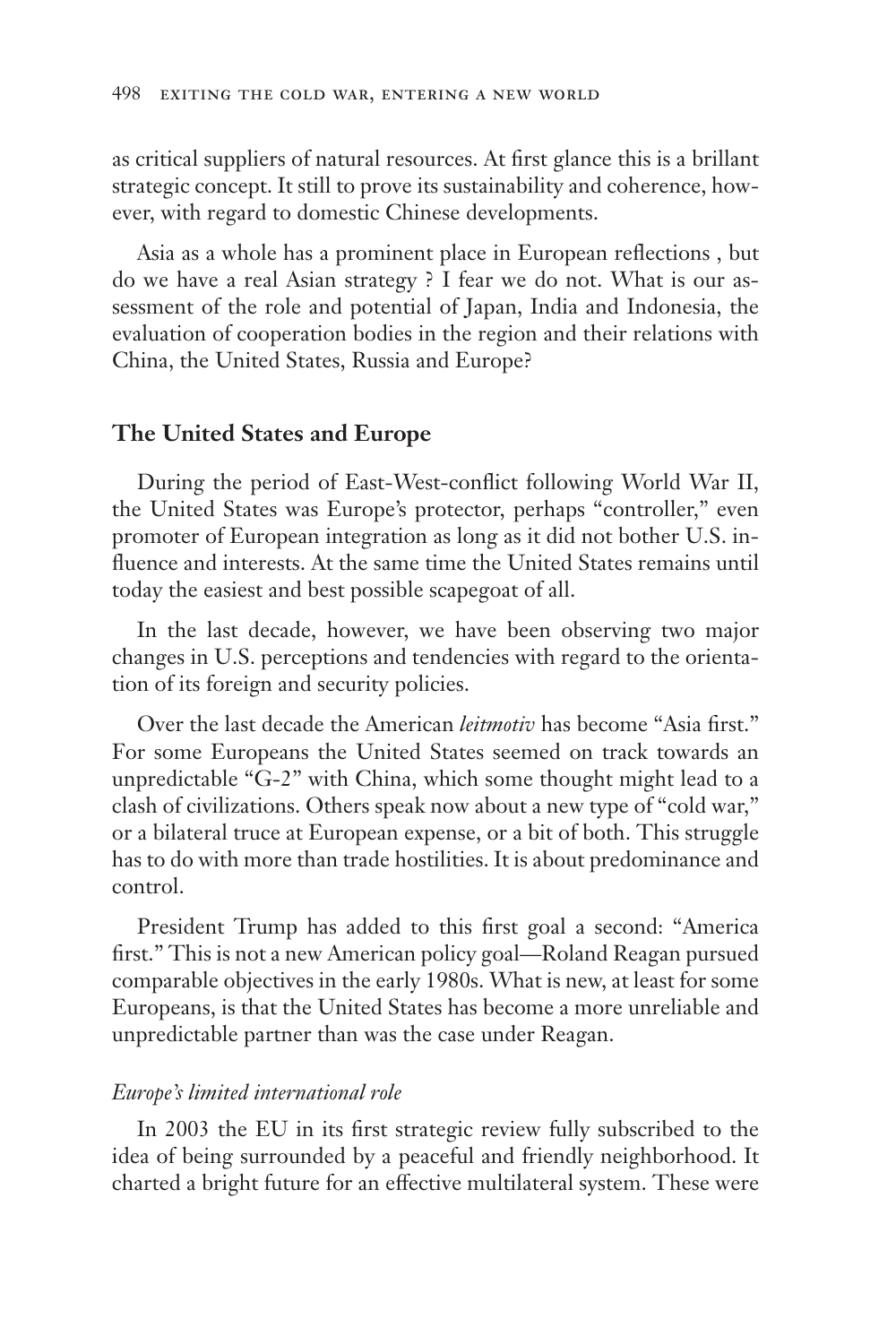the years of the "peace dividend," a description that we would consider today as a romantic illusion as the EU faces an arc of crises both to the east and to the south. On the other hand the EU has been able to manage and consolidate the banking, financial and economic crisis. While the EU still seems to be working in "crisis management mode," it also looks to be on track on its way out of the tunnel.

During these years Europe has looked more inward, as classic differences between north and south loomed. What is new is the growing rift between east and west; eastern EU member states do not feel that their western neighbors understand them. EU achievements also seem much weaker with respect to its Neighborhood Policy and its Foreign and Security Policy. More than ever we are far away from the goal of a common policy.

## **Consequences and Perspectives: Who Are The Winners?**

It is astonishing that the European Union has been relatively stable in recent years. The threats to its financial and economic stability and the Brexit challenge even been helpful in some ways, particularly by reinforcing EU cohesion. The EU, in fact, seems to be in a better shape than the majority of its member states, but this does not mean at all that Europeans can feel reassured. The EU faces a number of key challenges, including internal security and migration, security and defense, and the self-assertion of its economy. The slogan "A Europe that protects" seems to be the common denominator in order to consolidate the EU's role and future.

Europe is facing a growing vacuum in its neighborhood. The dissolution of previous structures that provided a certain degree of order is generating serious dangers for stability, peace and progress. One consequence is the risk and reality of greater migration flows and the resulting need to identify and implement ways to regulate such flows. A second consequence is the challenge of terrorism being imported from the neighborhood, which in part is also due to the lack of comprehensive immigration and integration policies.

While the European record of the last fifty years has been remarkable, its performance during the last two decades has been much weaker. Europe is not (yet) in dangerous waters, but it must adddress these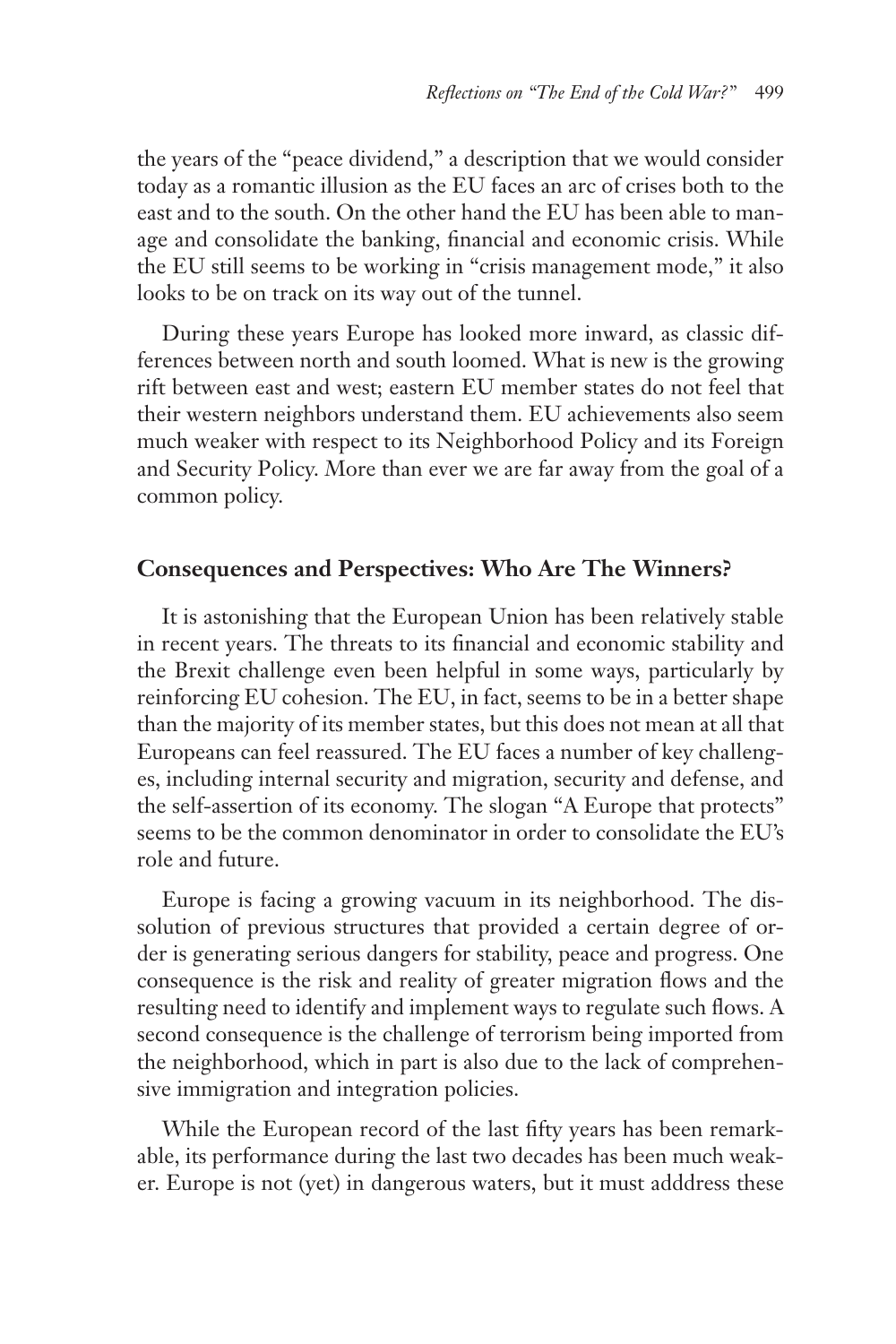challenges if it is to retain its sense of security and prosperity and its place in the world.

China has emerged as the primary winner of developments over recent decades. At least in Europe its importance has still been recognized only by a minority. The question remains whether China's extraordinary development of the last forty years is sustainable.

Russia is not a winner. It has been losing its place as one of the two superpowers in the world. Russia remains the second nuclear superpower, but it has lost ground in in most other areas of endeavor. Since the middle of the first decade of this new century having lost any belief in a cooperation with the West on the basis of equal footing, the Russians are trying to win back its former position, at least with the aim of being respected as an equal player to the US. Their actions seem to be at first sight for a Western observer assertive, but in reality the Russians try to defend their positions with regard to positions they consider as strategic (Ukraine, Syria). Furthermore part of this strategy consists in disturbing Western cohesion whereever possible.

The winner is not the United States. The Trump reflex—"America first"—is not a new one in recent U.S. history; remember Ronald Reagan's policies in the early 1980s. The difference seems to be that Reagan was at the same time a reliable partner, whereas Trump seems to be much more difficult and unpredictable.

#### **The Necessary European Action**

There is strategic urgency for European reflection and action without, but not against the United States, and not without the UK, even after a possible Brexit.

The answer until now seems to be only Macron—with a "modernized" French approach to Europe and the world, especially in European foreign and security policy. But nothing decisive has been achieved until now, although basic cornerstones exist.

The problem more than ever is Germany—the necessary partner, the reluctant economic hegemon, but a country without any strategy or consensus in foreign and security policy. Germany has become characterized as "a dangerous pacifist" or NATO's biggest "freeloader."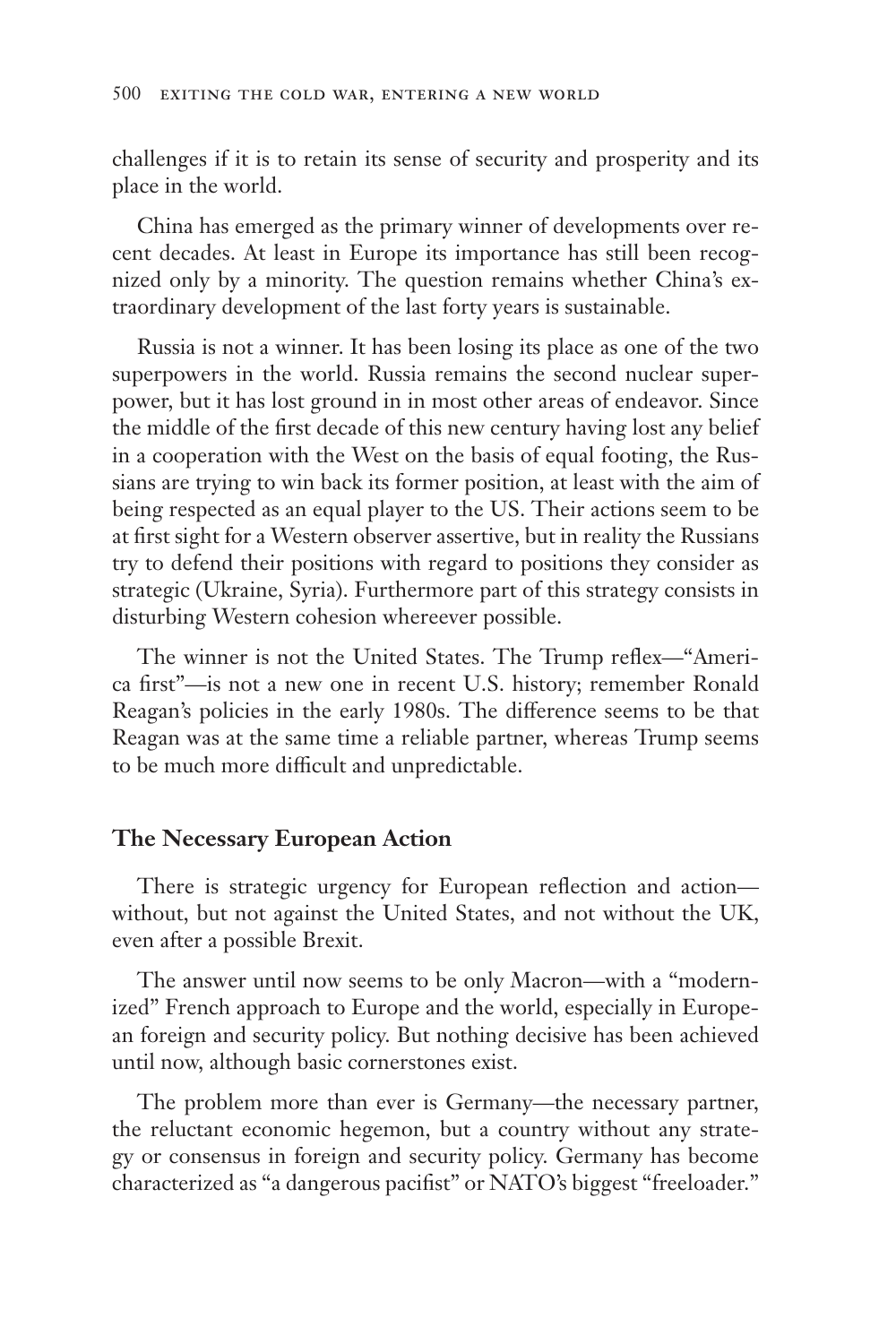Germany's weakness, its contradictions and its lack of any strategy have become serious problems for its partners.

It is true Angela Merkel has been a pragmatic leader, and effectively managed the European response to the financial crisis, but she has no clear medium-term compass or vision. Germany needs a real national debate about its role in foreign and security policy and with regard to its European and international responsibilities. Until now the Germans are reluctant to accept fully the expectations of their partners, who ask them to accept more concrete international responsibilties even if linked to real risk. In the eyes of its partners German policy seems to pay a certain lip-service, a permanent "yes, but" to the demands of its European partners.

France and Germany remain the fundamental partners in Europe, but there are still essential cultural differences between them, especially concerning the military, security and defense. Germany needs assistance in order to reach a really compatible approach—Paul Taylor in his study says Germany needs to "jump over its own shadow."17 A must for France and Germany is therefore a frank discussion of such fundamentals as cooperation in intelligence, planning, transport and logistics, equipment, procurement (and control), export of armament, common units, specialization of forces and ensuring a strong technological basis for of armament industries.

We are at the beginning. The real difficulties are ahead of us. But there is urgency and no alternative. For the first time there is a real chance.

### **Cold War II: The Way Out**

Fareed Zakaria has stated that "we find ourselves in a post-American world order, the United States is withdrawing from a world it has dominated economically and by power over the last hundred years—and no one is taking its place."18 This seems clear, but the situation seems to me a bit more complex.

In the spring of 2019 I took part in a seminar of the "Club of Three" - a Franco-German-British brainstorming launched more than twenty years ago by Lord George Weidenfeld—in Moscow. The central agen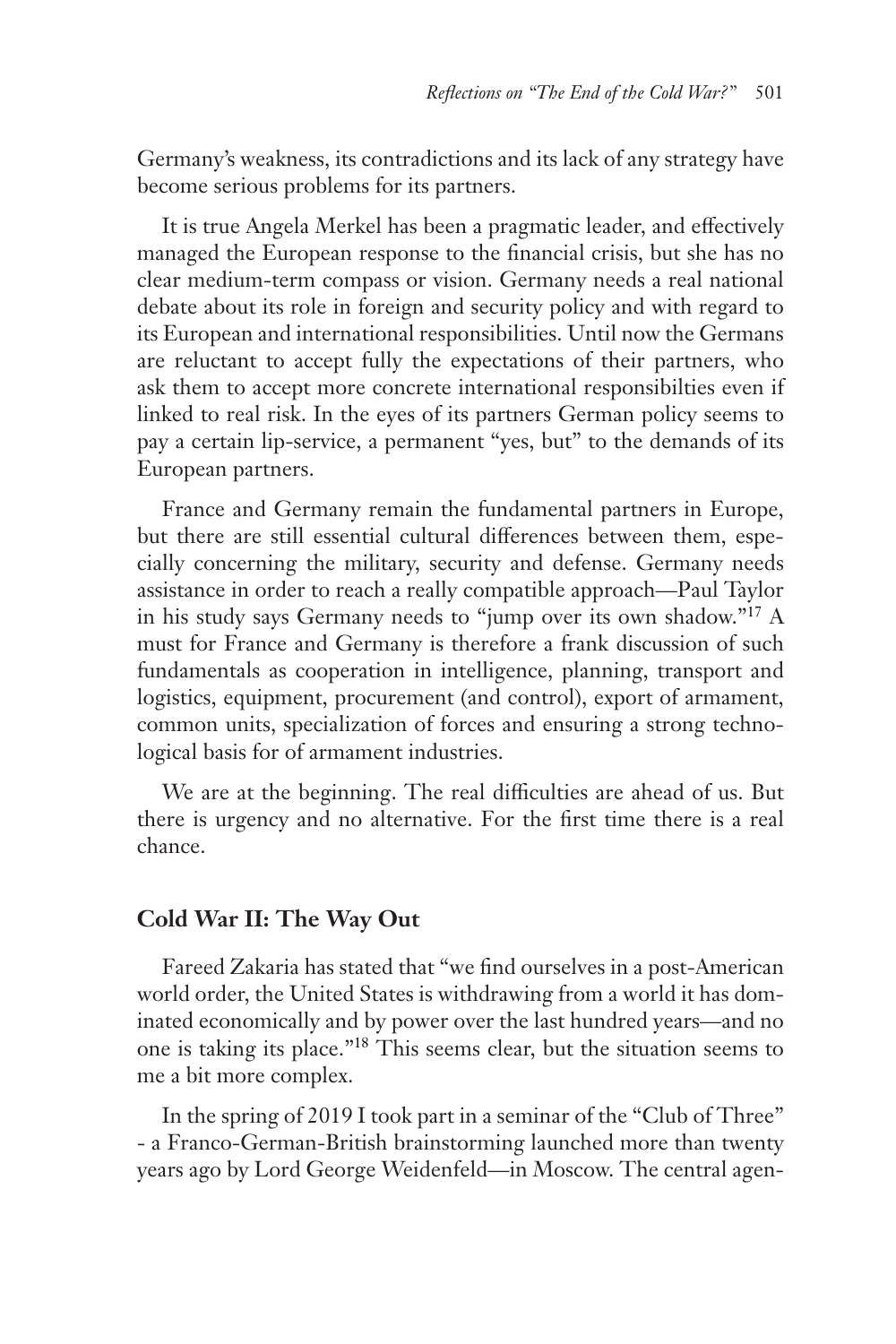da should have been the question how to overcome current "non-relations" between Moscow and the West, how to launch the renaissance of the relationship between Russia and the EU despite of all the obstacles.

The concordant view of the European "operating actors" in Moscow was clear: "we are farther away than ever from a common policy; we must develop such a policy." The same applies to the relations between Europe and the United States. Different attempts have been made but none has been successful.

Bearing in mind the growing uncertainties and risks it is a vital necessity to act. It is not up to me to advise the United States, but the main elements of a European answer to get out of Cold War II could be made up of the following.

### *First, the EU should concentrate on "essentials" and main challenges.*

This means on the one hand a comprehensive approach to greater European "self–assertion," the long term survival of the European economy in the face of its main global competitors, the United States and China. This has to include the completion of the internal market, including the review of the tools at our disposal to defend our vital interests in international trade and investment and a radical new approach to innovation and research, including using the methods of the DARPA-model. The last elections to the European Parliament have underlined the importance of a holistic and engaged approach to climate change.

The 19 members of the eurozone are called to enhance and complete the euro: this includes in particular the question of a specific eurozone budget where finance ministers have reached a common orientation still be worked out in detail, and furthermore the transformation of the European Stability Mechanism (ESM) towards a sort of European Monetary Fund.<sup>19</sup>

Another major subject has to be a common policy on internal security and migration. Such a program—as the necessary counterpart to the opening of the internal borders by the Schengen system—was proposed by Chancellor Kohl in 1991 (!), but member states seem only to have taken it seriously since the 2015 terrorist attacks and the migra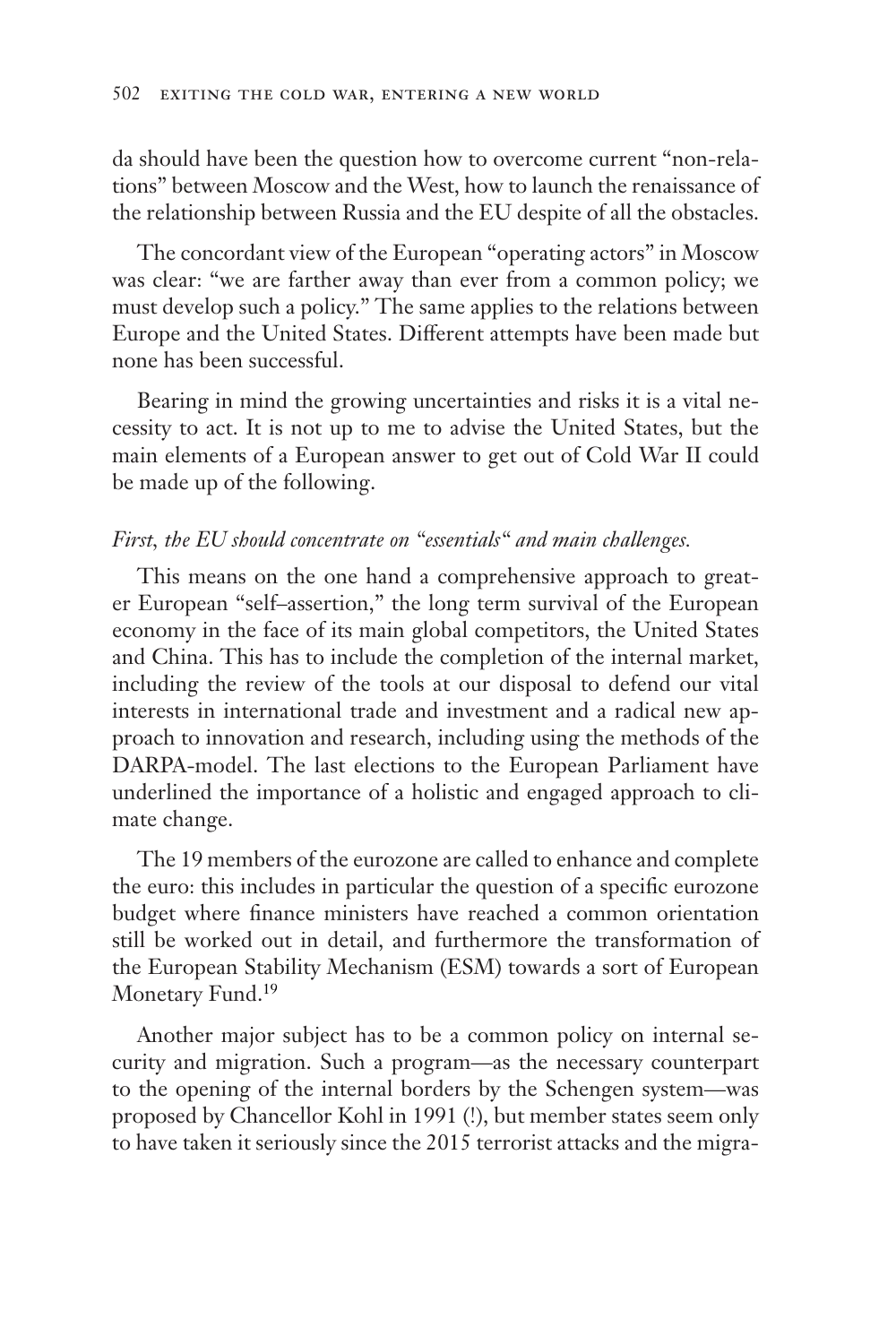tion waves. Until now we have reached only about 40 percent of what is really necessary; this is alarming.

A specific challenge will be a "reset" towars a totally rebuilt common foreign and security policy, including defense and development policy. If we are honest with ourselves we have to admit that we are far away from a common policy; progress reached in the last decades has only scratched the surface. I argue therefore in favor of a radically new approach including establishment of priorities and especially real cooperation between national capitals and "Brussels," including joint actions led by a lead nation and reflections about a EU "security council." Part of a sound review will have to be EU development policy, which for instance is unfolding in Africa without any clear coordination among EU member states and the Commission. The review of the Cotounou Agreement with the ACP-countries in 2020 should offer opportunity for a thorough reform, introducing a serious coordination effort with clear priorities.

Last but not least we should not forget the reinforcement of the European framework. This includes a new reflection about improved legitimacy by integrating national parliaments more in the decisionmaking and oversight. Furthermore there is a need to actually apply the principle of subsidiarity when it comes to the role of "Brussels." Our citizens want our major problems to be solved; they do not want endless declarations and poorly applied directives. We should be guided by what is possible and efficient, rather than waste time hunting for the ideal approach. If intergovernmental approaches are feasible, we should engage in this way, and not wait for the implementation of the classical communitarian approach.

And we should try to improve EU governance. Europe has to be led by the tandem—Commission and European Council—but we should reflect whether a "EU Security Council" could be a useful instrument in order to enhance decision-making.

## *Second, we have to rebuild a sustainable transatlantic and in particular EU-U.S. relationship.*

Our first reflection should deal with a renewed transatalantic Alliance, a "new NATO" in which the Europeans take greater and more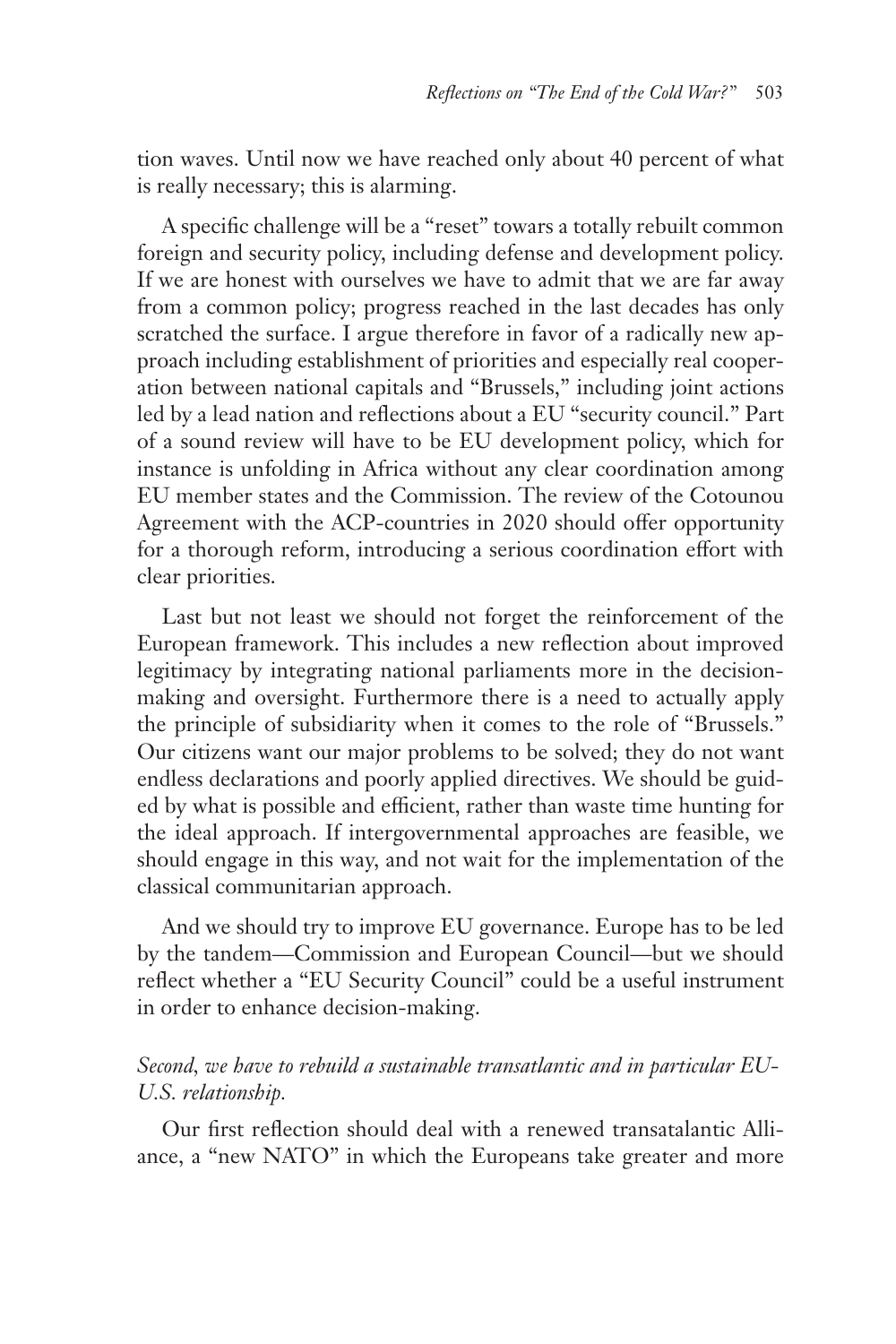visible responsibility<sup>20</sup>. This should be based on a common structure and on a European (EU plus?) caucus.

At the same time the U.S.-EU relationship and dialogue will have to be adapted to a situation which has deeply changed. The aim has to remain a modern TTIP-or CETA-type agreement with regular high- level consultations of major issues of common interest. The U.S. Congress and the European Parliament should be involved, perhaps by setting up a small permanent U.S.-EU committee.

## *Third, we need a deep "reset" of the relationship with Russia.*

The very first step has to be the settlement of a core question—the future of Ukraine. I do not think it is too late for a negotiated solution. We have to be aware that the independance of Ukraine has been from the outset an "agreement to disagree" with the Russians, for whom Ukraine due to history has always been a specific case. I agree with Dimiti Trenin, who is right to push in favor of a face-saving compromise asking for the withdrawal of Russia from the East while maintaining the Crimea. This could be a first step towards developing again a common agenda.<sup>21</sup>

In parallel a discussion should take place regarding the relaunch of a common European security architecture, a development that has stalled since the 1990s. These discussions should integrate in particular the future of the OSCE or that of the relationship between NATO and Russia and of the NATO-Russia Council, which never found a real place in the heart of the relationship. I understood well Russian NATO Ambassador Sergei Kisljak expressing to me his feeling being alone, isolated, not at home in a circle where the other 19 members had coordinated their positions before hand and no real discussion was possible. A parallel process should focus on EU-Russia relations.

In this overall context it could be helpful to set up common lines to develop a permanent discussion about subjects of common interest such as economy, migration, extremism, cyber, Middle East, Black Sea, de-conflicting of areas of tension.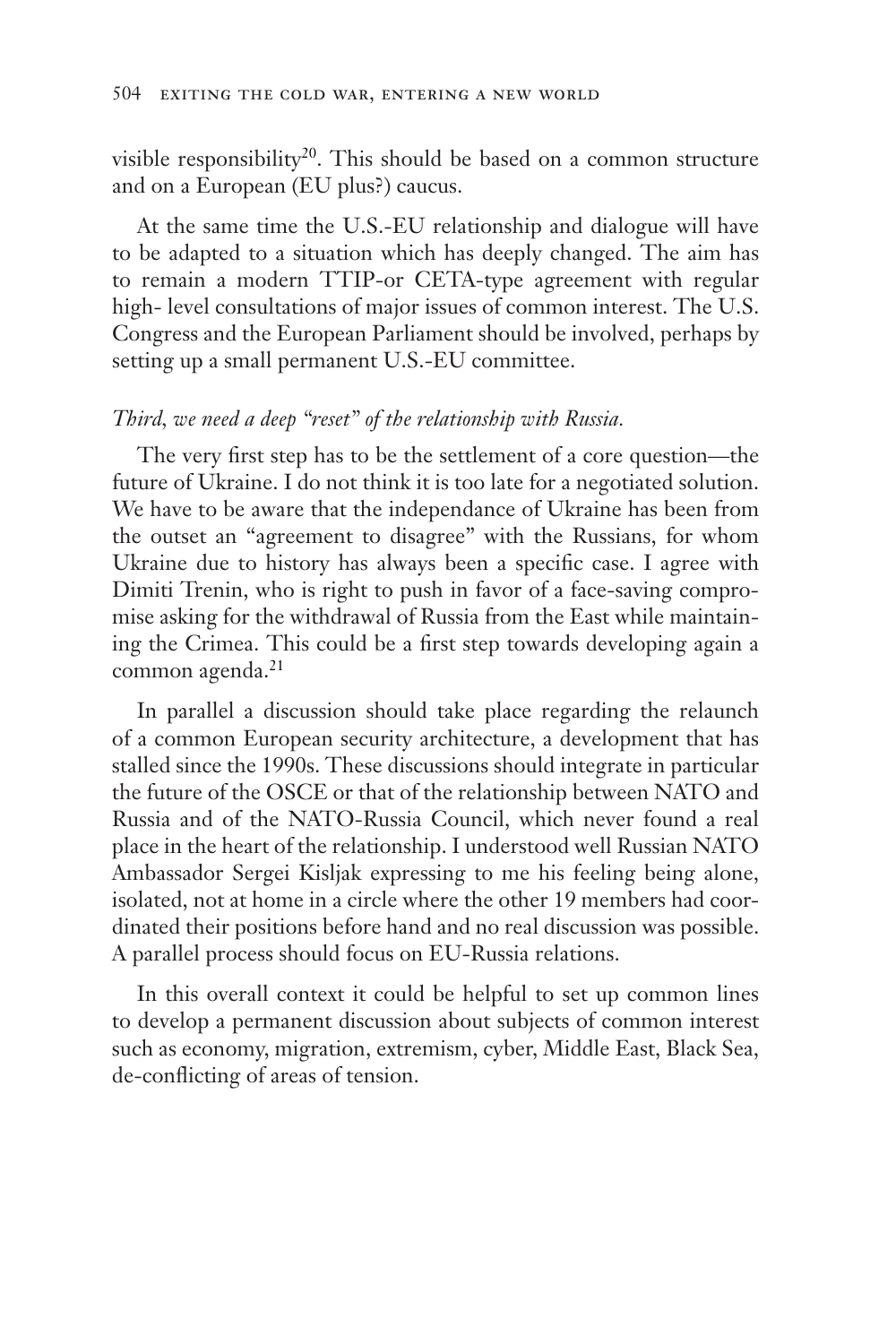#### *Fourth, the relationship with China.*

This should be based on a broader, permanent dialogue with the aim of a more balanced relationship including a permaent structure and regular high-level consultations. At the same time the EU should reflect how to reinforce our relationship with India, Japan and Indonesia at the bilateral as the multilateral level (review of the ASEM-concept).

#### *Fifth, improvement of worldwide cooperation.*

Last but not least, the EU and U.S. should examine major common issues: A "G 2" or a "G 4" (U.S., China, Russia, EU) seem to be unrealistic. The G-7 is a structure of the past, reflections should favour a sustainable "G 16+1" bringing together the major nations as future core beyond the UN-Security Council.22

### **Instead of a Conclusion**

Neither the EU nor the Western world as a whole have been following the compass opened in the transition in the 1990s with the aim of overcoming definitely the period of Cold War. After hopeful beginnings and attempts in the 1990s we have been leaving this line and entering into a period of conflicts and unforced errors. Only under crisis management auspices has it been possible to avoid the worse. But today's general situation is more than ever characterized by a volatile, uncertain, and risky environment worldwide. Therefore the justified thesis has arisen about a (new) cold war or a fallback into the cold war which we had not seriously overcome. Therefore it has become today much more difficult and complex to reach the necessary turn and reset towards a safer and cooperative world where Europe and the U.S. are natural allies, where Europe and Russia need a good neighbourhood, where Europe and China and Asia can be strong partners. This goal is certainly very ambitious, but it seems still possible with political courage and a certain vision bearing in mind our mutual dependance and responsibilities.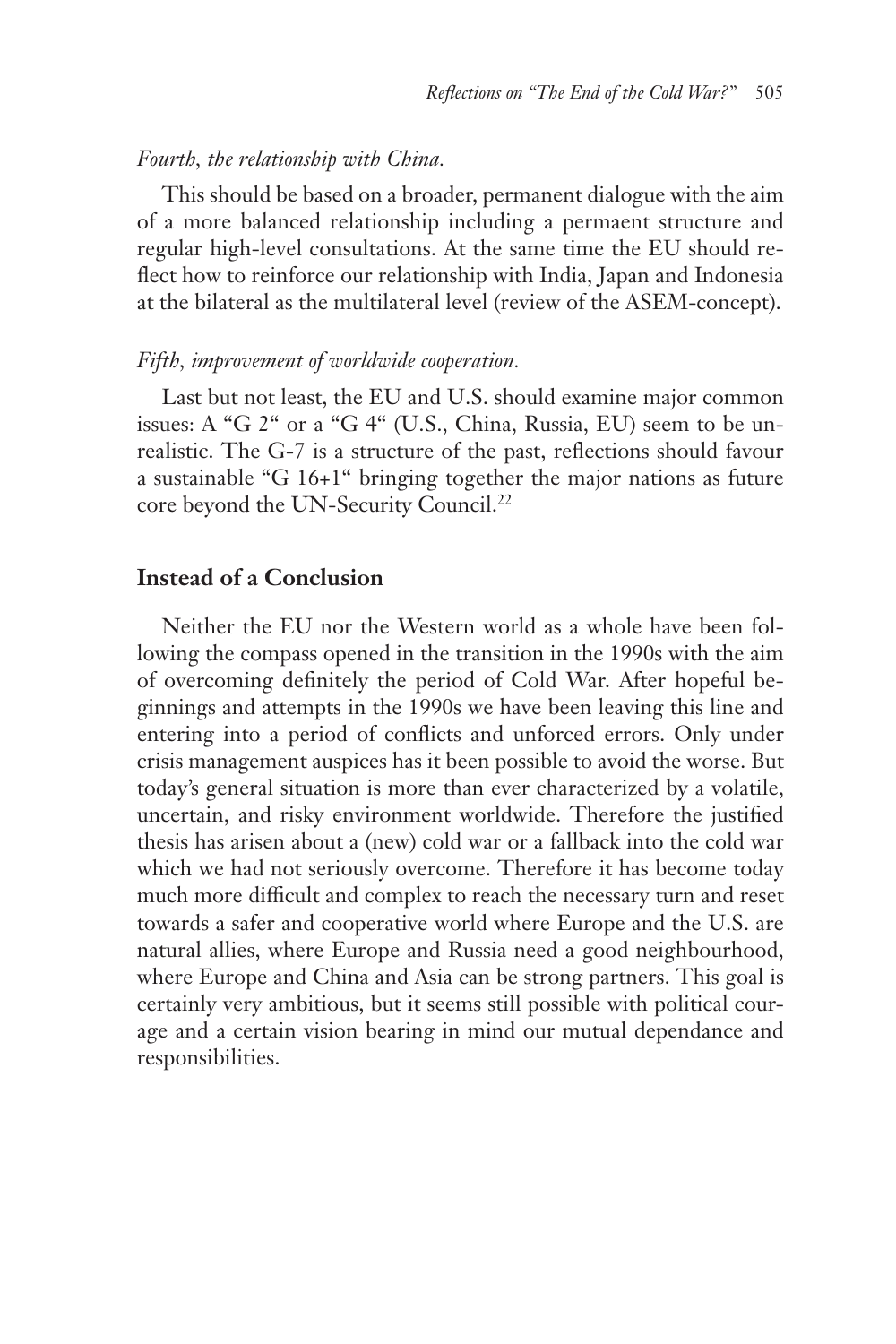### **Notes**

1. William J. Burns, "The Lost Art of American Diplomacy," *Foreign Affairs*, March 27, 2019, https://www.foreignaffairs.com/articles/2019-03-27/ lost-art-american-diplomacy.

2. Speech at the Minda de Günzburg Centre for European Studies January 31, 1993.

3. *The Economist*, May 17, 2019.

4. The aim of this outline is not a new theory on the order of the world (see the excellent article of Hanns Maull, "The Once and Future Liberal Order, in *Survival*, Vol. 61, No. 2, p. 7-32).

5. See François Delattre "The world grows more dangerous by the day", *New York Times* June 13, 2019 (Delattre is the future Secretary General of the French Foreign Ministry, the Quai d'Orsay).

6. See for example his speech in Madrid on May 21, 2002.

7. Extract from his speech in Munich on February 3, 1996.

8. Statement ("Europe—Every German's Future") of Chancellor Kohl, 3 February 1990, Davos (German Information Center NY, Statements & Speeches, Volume XIII No 4).

9. Personal archives of the author.

10. Personal archives of the author.

11. Translation of the letter of mid-october 1994 to President Clinton, personal archives of the author.

12. Translation of Chancellor Kohl's speech of 3 February 1996.

13. See the remarks of Richard Holbrooke, *To End a War* (New York: Random House, 1998), p. 361 ff.

14. Text following *Washington Post,* December 12, 2007.

15. See the interview of Horst Teltschik in *Der Spiegel* Nr. 11/2019, pages 24-26.

16. See the Report of UN Special Rapporteur on Extrajudicial, Summary or Arbitrary Executions Agnes Callamard of 19 June 2019 (A/HRC/41/CRP1).

17. See Paul Taylor's outstanding studies of the future of France, Germany, Poland and Italy in the European defense and security scene (edited by Friends of Europe, Brussels).

18. Zakaria in Bulletin Crédit Suisse 1/2019, Page 15 ss.